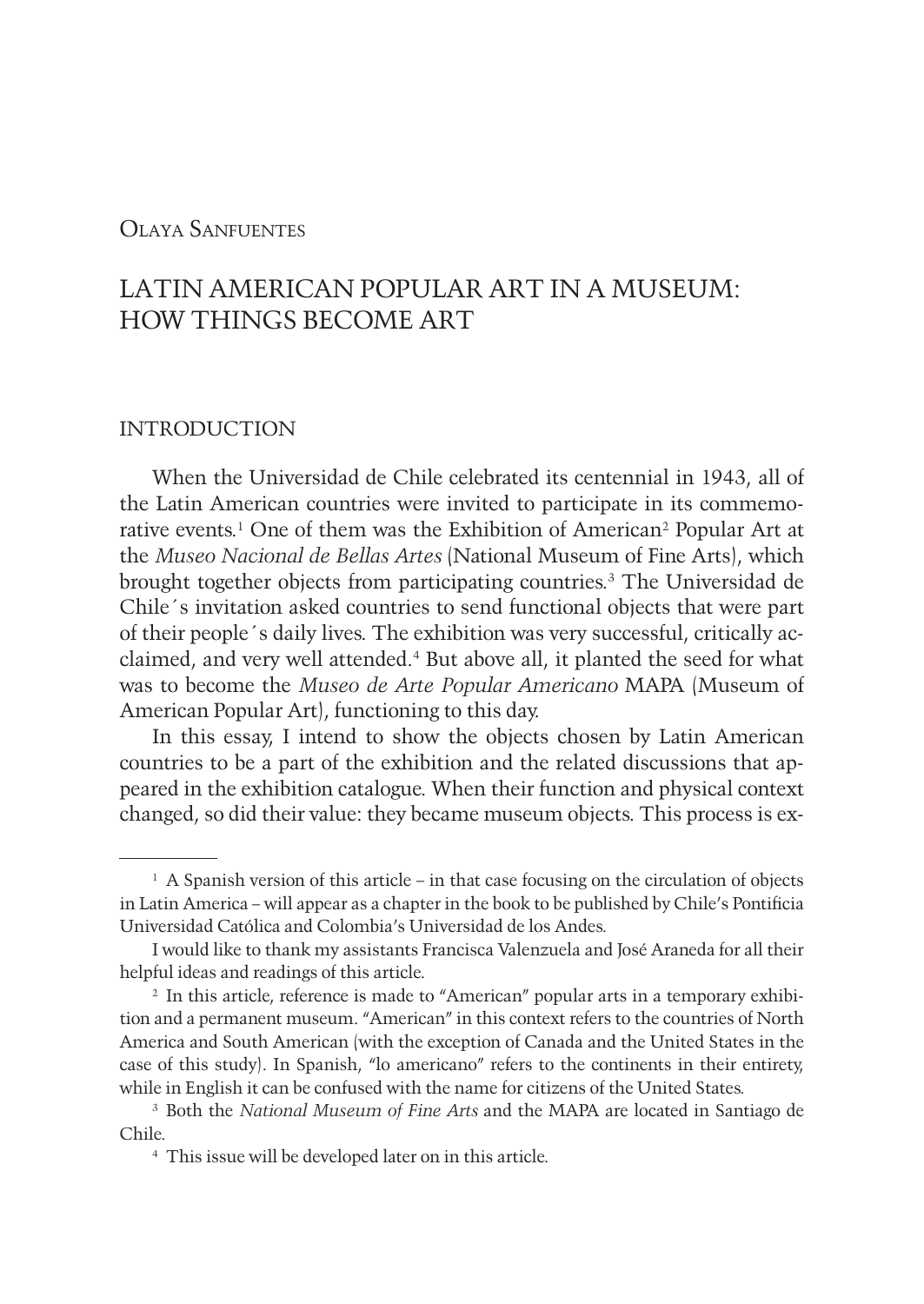plained by a series of contexts, actors and institutions: the new value ascribed to Latin American arts since the twentieth century; specific incarnations of Americanism during the Second World War; the Latin American perspective, in general, and the Chilean perspective of the university´s role in society, in particular. I propose that these objects had three stages in their social lives: they were first objects used in peoples' daily lives; they were then considered objects which deserved to be exhibited in the National Museum of Fine Arts; and finally, they remained as part of the permanent collection of the Museum of American Popular Art.

This article reveals the way that an object's value might evolve. To some people Latin American Popular Art objects represented peace amidst the destruction of World War II. The objects on display were perceived as incarnations of Latin American cultural identity and historiography subsequently assigned Latin American culture with the role of contributor to peace efforts. Moreover, the article addresses a collection that has been given little consideration by art historiography. An important exception is the article by Constanza Acuña, which reviews the history of the museum to date. While that article is for a mass audience, it does establish the main issues associated with the creation and history of the museum.5 Motivated by the lack of academic work about the museum and inspired by the historical data available, I propose a new reading of the phenomenon. The historical data I use are the photographs of the exhibition pieces, as well as the exhibition catalogue. For the historical context, I use documents written by those involved, official diplomatic documents and publications from the press of the time.

#### THE OBJECTS AND THEIR ASSOCIATED DISCOURSE

The countries invited sent a significant number of popular art objects to the exhibition.<sup>6</sup> In the catalogue of the event, each country sent a list enumerating the objects and offering basic information about their material, colour, function and sometimes a description of their morphological form, place of origin and dimensions. The objects from countries that did

<sup>5</sup> C. Acuña, *Origen y devenir del Museo de Arte Popular Tomás Lago*; pdf available online: <http://www.mapa.uchile.cl/proyectos/index.php> [accessed: May 16, 2018].

<sup>6</sup> Because the exhibition contained more than 2500 objects, it is not possible to provide a complete list. For this reason, I include a list of the categories of objects chosen by each country.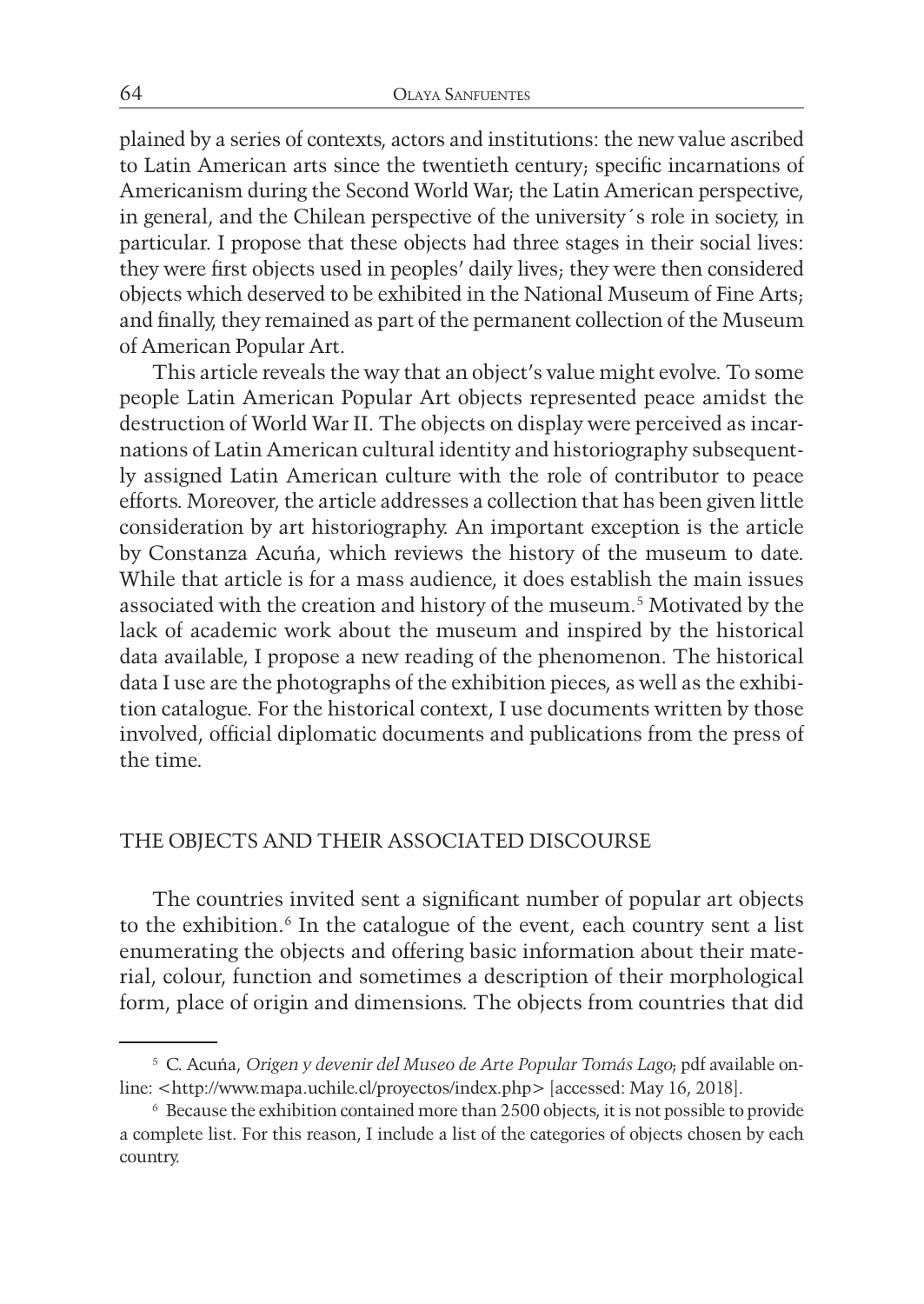not appear in the catalogue (Guatemala and Paraguay) were not registered due to delays in their shipment. There is no precise number available for the objects from Chile, because the catalogue presents them by category, not individually. Qualitatively, the Chilean objects were very diverse. An appendix reveals that there were also many collections from the *Mapuche* people,7 including silver objects, wooden objects, *boleadoras* (a hunting tool), rocks, hoes and axes. There were also almost 80 objects from the Clarisses Nuns' private ceramics collection; objects from Easter Island; and *huaso*<sup>8</sup> saddlery and implements. A group of Quincahamalí<sup>9</sup> ceramics was also included (Fig. 1).



1. Moneybox, horse with bird, unknown author, ca 1940, Quinchamalí. Chile, clay, 16,5 cm × 21 cm, MAPA Collection, Universidad de Chile

<sup>7</sup> Mapuche or "man of the earth" is the name of one of southern Chile's and Argentina's indigenous peoples.

<sup>8</sup> The *huaso* is a popular Chilean male figure: a man of the countryside.

<sup>9</sup> Quinchamalí is a little town 400 kilometers south of Santiago de Chile.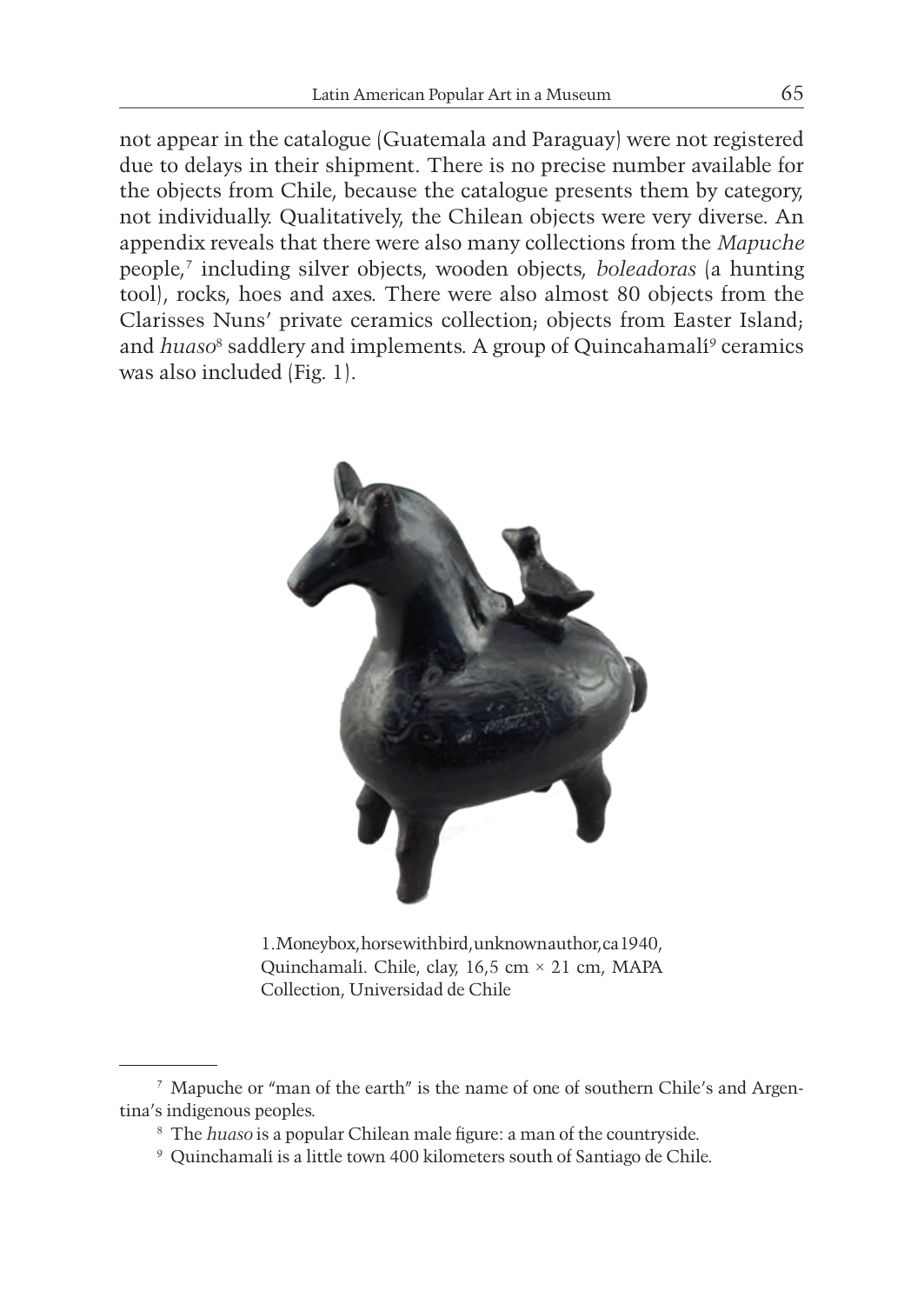Among the objects from Argentina, only textiles were chosen (ponchos, chuspas,10 belts and rugs). Bolivia sent many specimens (around 850), which revealed a diversity of materials and uses: many ceramic pieces and wooden objects, as well as textiles, and gold and metal work. Furthermore, they participated in terms of music and dance objects, and with another category they themselves defined as "other expressions of popular art", which included *ekekos* (god of abundance figures)*,* toys and miniatures.

Colombia sent several ceramic objects, many tagua-wood miniatures, and wooden and leather objects, as well as straw hats (Fig. 2)**.** Mexico, for its part, sent objects according to their region of origin (Fig. 3 and Fig. 4). Peru offered textiles and explicitly pointed out that they were made from alpaca and sheep wool. There were also "cloth" textiles, baskets and other straw objects; wooden miniatures representing popular figures; painted plaster figures, among them a nativity scene; and clay figures. We include here a picture of the typical "mate" (receptacle for drinking tea) (Fig. 5). Venezuela sent objects from a private collection consisting of hammocks and other objects made from cocuiza wood, several straw objects and others made with coconut. Jewellery made with "Chocano" gold is also mentioned.



2. Hat, Unknown author, ca 1943, Colombia, straw, 46 cm diameter, MAPA Collection, Universidad de Chile

<sup>&</sup>lt;sup>10</sup> *Chuspas* are bags used to carry coca leaves in the Andean region.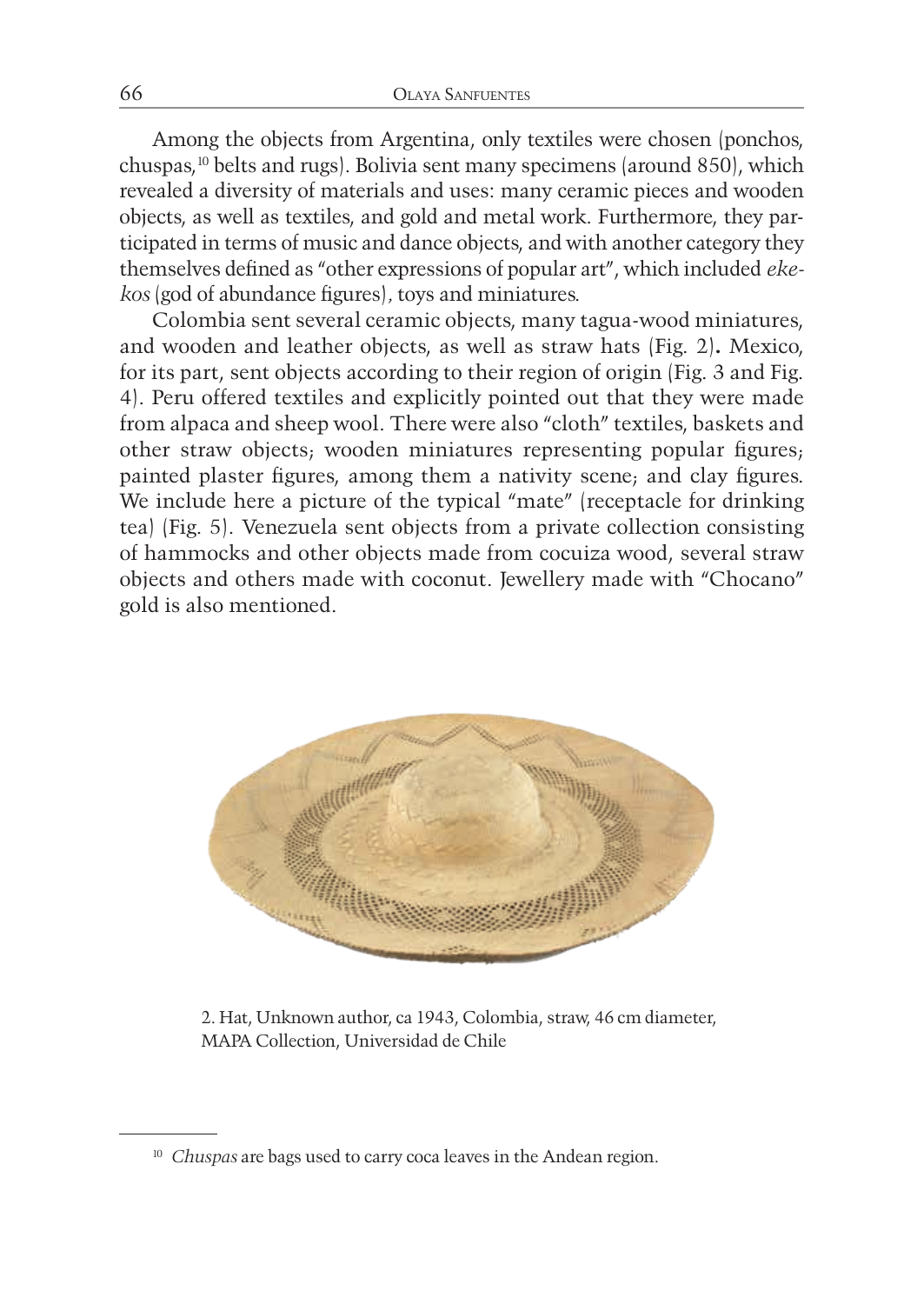3. *Exvoto*, Unknown author, ca 1932, Morelia, Michoacán, México, oil on brass,  $24.7 \times 17.9 \times 0.6$  cm, MAPA Collection, Universidad de Chile





4. Horse, Unknown author, 1940, México DF; México, painted tin and wood, 46 cm, MAPA Collection, Universidad de Chile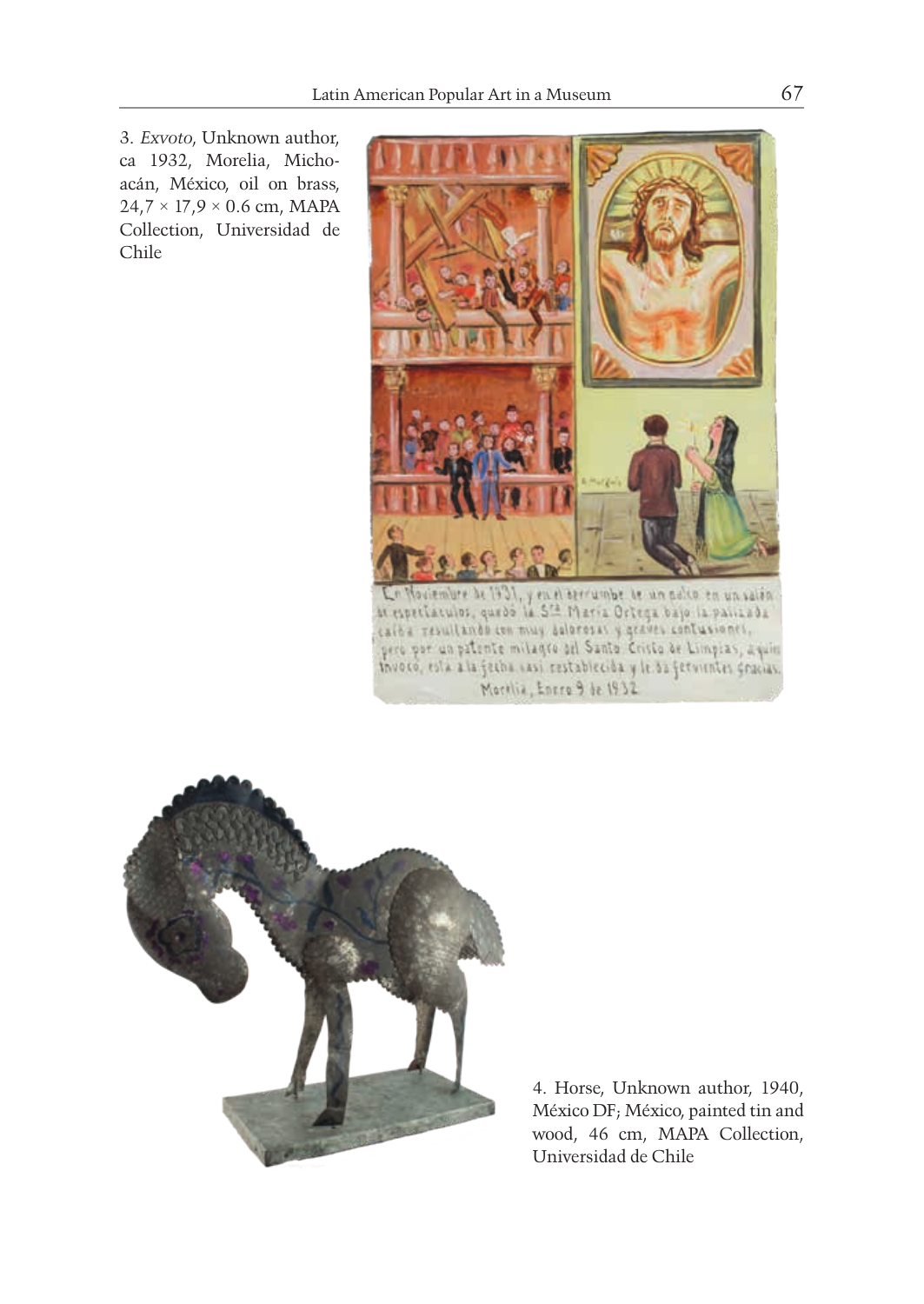

5. Mate (recipient to drink a type of tea), unknown author, ca 1943, Cochas, Junín, Perú, pumpkin, 14 cm, diameter – 17 cm, MAPA Collection, Universidad de Chile

Values represented by these objects

The objects were chosen to celebrate the anniversary of the Universidad de Chile and in consideration of a permanent museum. What was the idea behind this? The objects that were chosen for the collection (first a temporary exhibition, which then led to the first permanent exhibition during the subsequent stage) were representative of ideas and identities, but also revealed the agendas, processes and relationships of the people who chose, classified, observed, decoded and valued them. The objects in each country's respective collection were signs and indicators of specific collective ways of understanding reality.11 They were artefacts that not only expressed technological solutions to specific needs, but also expressed cultural forms of reflecting values. Exhibiting these objects, they were betting on the objects' ability to exemplify and demonstrate, through their presence alone, a series of histories and values that were most likely better communicated in this way than through words.

<sup>11</sup> M. González de Oleaga, E. Bohoslavsky, M. di Liscia, "Entre el desafío y el signo. Identidad y diferencia en el Museo de América de Madrid", *Alteridades* 2011, 21(41), p. 1.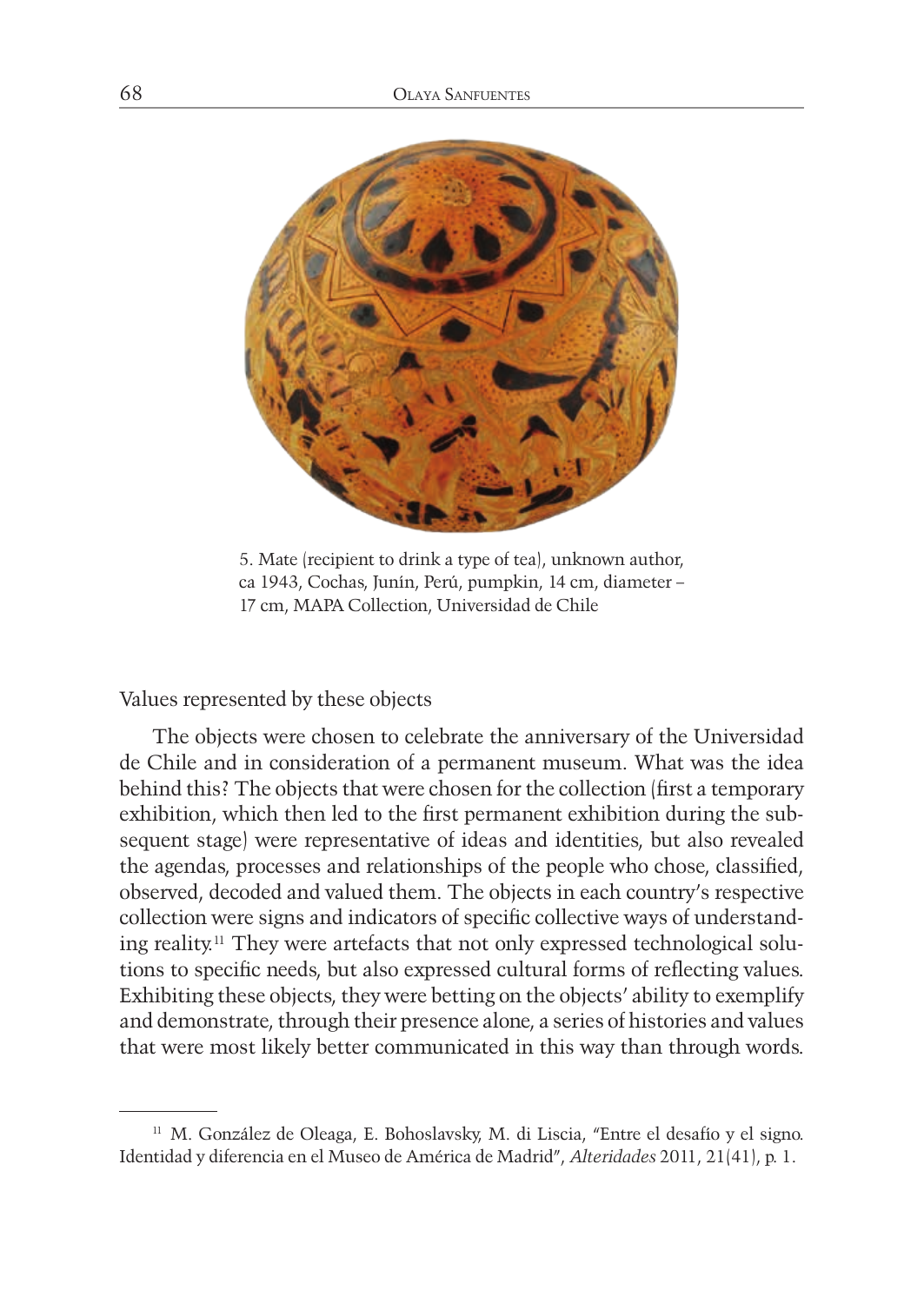Words categorize things; objects, on the other hand, by their very presence, show a concrete specimen.

Museums are not only spaces for displaying object or exhibits; in fact, they articulate and transmit ideas to the rest of society. In this sense, they are always political entities. When popular arts objects were chosen to commemorate something as important to Chile as the centennial of its first public university, they grew in meaning and value in terms of national identity and a shared Latin American identity that society longed for.

The collections that people and institutions organize over a certain period of time provide a way of representing and visualizing reality. As the museum was considered a way to exhibit objects with inherent identities and messages, it participated in the Western, post-French Revolution tradition of conserving and exhibiting the people's common cultural heritage.12 In this case, it did so for a group of nations who shared a common identity. However, the museum was also capable of developing the educational and political work of bringing works of art closer to the general public and of fostering adhesion to a collective truth and to certain truths over others.<sup>13</sup>

Tomás Lago, the exhibition curator, considered the participating objects to be "live objects", because they were serving as ambassadors for their countries and because they were not out-of-use artefacts (in fact, he called them functional objects<sup>14</sup>), but rather had relevance at the time, completing the functions of daily life. Furthermore, they were considered to be genuinely Latin American and reflective of the historical-cultural processes in Latin American countries.15 They were, therefore, highly valuable objects to the participating actors and institutions and once in the exhibition they became visually interesting objects, subject to appreciation.16

Analysing the written information in the catalogue, we can say that the objects involved in the show represented an interpretation of Latin American history. The authors shed light on the fact that artists used raw materials from their surroundings to create unique objects. Despite the diversity of

<sup>12</sup> E. Rinesi, "El museo como ideología y como posibilidad", in: *Museos. Arte e Identidad. Artesanías en la idea de nación*, compiled by E. Rinesi, Buenos Aires 2011, p. 11.

<sup>13</sup> I. Karp, S.D. Lavine, "Introduction: Museums and Multiculturalism", in: *The Poetics and Politics of Museum Displays*, eds. I. Karp and S.D. Lavine, Washington–London, 1991, p. 1.

<sup>14</sup> T. Lago, "Las Artes Populares en Chile", in: *Catálogo Exposición Artes Americanas. Realizada con motivo del Primer Centenario de la Universidad de Chile*, Santiago de Chile 1943, p. 73.

<sup>15</sup> A. Labarca, "Prefacio", ibidem, p. 10.

<sup>16</sup> S. Alpers, "The Museum as a Way of Seeing", in: *The Poetics and Politics of Museum Displays*, p. 25 and 29.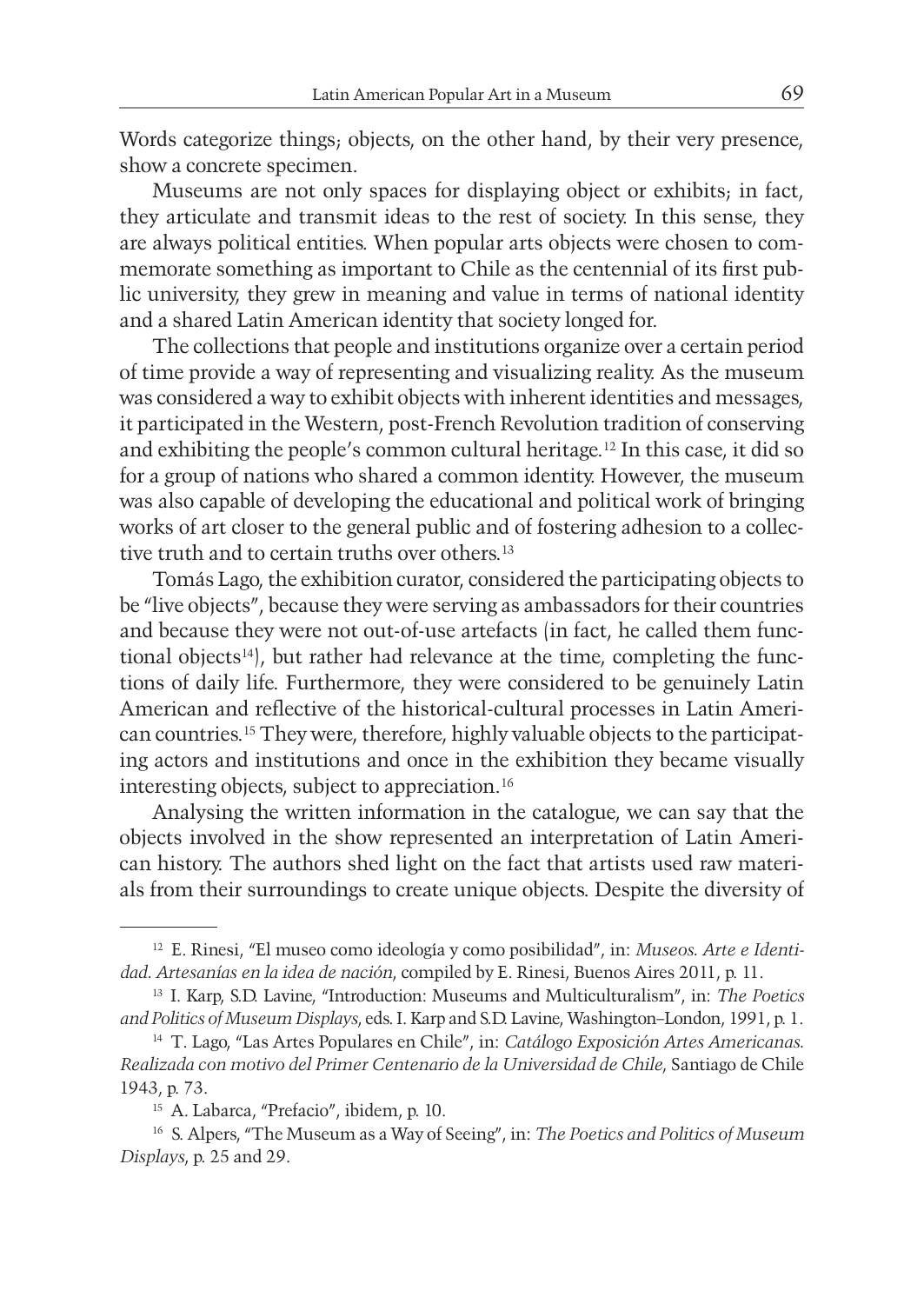the exhibited Latin American popular art objects, the influence of both the European and Latin American civilizations, considered not only different but opposite in nature, was apparent.

The objects were considered part of a heritage that remembered that the old world political upheaval had to be overcome so that the Latin American way of life could blossom and shoulder its historic responsibility. The objects demonstrated Latin American efforts to break with a colonial past tied to Europe and instead to recognize the elements common to the entire continent. At the same time, they made it possible to realize that the historical reality of each Latin American country was similar to the others.17 In the same way, the objects selected to be put on display represented the present, since they were supposed to be in use. Finally, the interpretation meant for these objects was that of hope for a future in which Latin America had something to say. In fact, Alfredo Aliaga, a critic who attended the exhibition praised the Universidad de Chile for having placed value on those objects that could serve as a basis for future study: "it seems that forthcoming eras will bring a new world order in terms of studies, at least as far as their breadth and ways of approaching aspects only partially considered until this point in history".18

Each country participating in the exhibition wrote a text to present its collection. Bernardo Canal Feijoo, the Argentine who wrote about Argentinian objects at the exhibition, stated it was important to redefine what Latin American art was through these objects.19 He pointed out which elements were Spanish and which were indigenous. He argued that the indigenous influence was more evident in textiles, pottery and ceramics. The Bolivian curator, Enrique Sánchez Narváez, had similar ideas, claiming that Bolivian popular art had nothing to do with *Tiwanaku*20 or *Tawantinsuyu*, 21 but rather was new and different. He later mentioned the destructive effect the Spanish had on the local cultures, whose artistic spirit was stronger than that of the colonizer.<sup>22</sup>

To describe Chilean popular arts, Tomás Lago also used objects to offer a historic interpretation: the objects demonstrate, through their style, that

<sup>17</sup> Ibidem, p. 7.

<sup>18</sup> A. Aliaga, "Exposición de Arte Popular Americano", *En Viaje* June 1943, pp. 52–53. Throughout this text all translations from Spanish were made by Suzanne Roberts, unless indicated otherwise.

<sup>19</sup> B. Canal Feijoo, "Argentina" in: *Catálogo Exposición Artes Americanas*, pp. 15–16.

<sup>20</sup> The name of an Andean culture and its main city. It existed from 1500 BCE to 1000 AD. The ruins of the city are located in the vicinity of La Paz, Bolivia.

<sup>&</sup>lt;sup>21</sup> The name given to the Inca Empire in the Andean world. It existed from 1439 to 1533, when it was conquered by the Spanish.

<sup>22</sup> E. Sánchez Narváez, "Bolivia", in: *Catálogo Exposición Artes Americanas*, p. 22.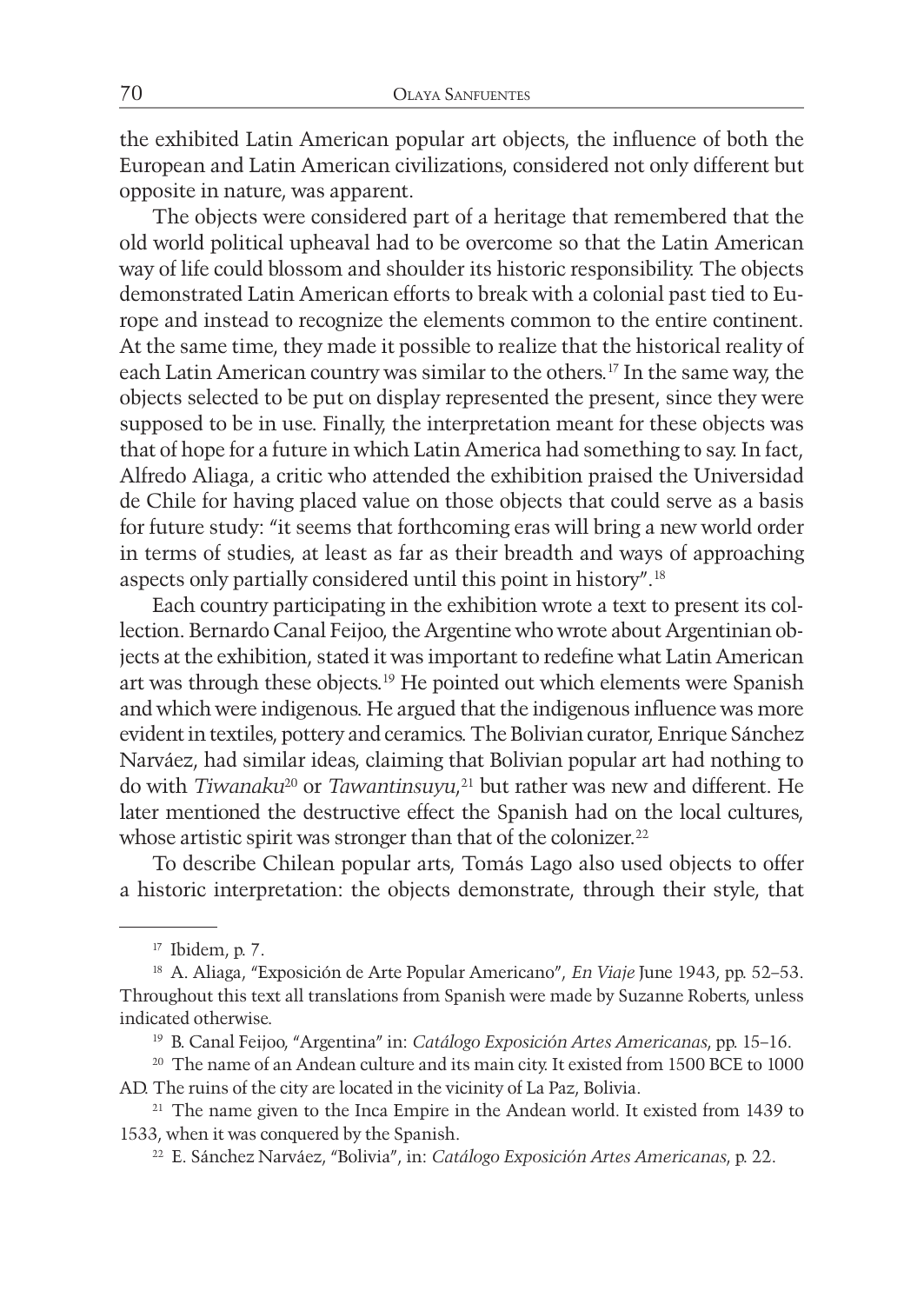the indigenous people were exterminated and absorbed and that, "as a result, in comparison with other Latin American countries, Chile's popular art is primitive, entirely creole, very personal in some of the traditional industries (pottery, saddlery), naïve, emotional and balanced".23

The Colombian curator, whose name does not appear in the catalogue, also lent a sense of history to his objects by speaking of the pre-Columbian origins of many aspects of his country. Mompós ceramics and tagua-wood crafts are said to have existed long before the arrival of the Spanish conquistadors.24 Venezuela and Peru (through the texts of Armando Lira and Luis E Valcárcel respectively) also held to this claim about indigenous origins and subsequent Spanish influence.<sup>25</sup>

The prioritization of the exhibition and its catalogue, permanent documentation of what needed to be said about Latin American arts at the time, demonstrate the willingness of each country to define its own concepts, insert its own paradigms and choose its own objects to remain at the museum. Each curator defined both that which was unique to their country and what was shared by the entire continent, while establishing keys to decoding their popular art. Points of comparison included: indigenous and Spanish influences; the influence of Asian products that had arrived in Latin America during colonial times; trend timelines; details of iconography and technique; and the indigenous appropriation of Spanish tools.

## THE HISTORICAL CONTEXT: IDEAS

#### How "Popular Art" was understood

The objects selected, which served as mediators, agents, creators of frameworks within which social relationships were developed,<sup>26</sup> represented the popular arts<sup>27</sup> of the countries that participated in the Universidad de Chile's

<sup>23</sup> Lago, "Las Artes Populares en Chile", p. 74.

<sup>24</sup> *Catálogo Exposición Artes Americanas*, p. 26.

<sup>25</sup> Ibidem, p. 199.

<sup>26</sup> T. Dant, *Material culture in the social world: values, activities, lifestyles*, Buckingham 1999, p. 1.

<sup>&</sup>lt;sup>27</sup> I am not using "popular arts" according to its current definition. The term is instead used as it was during the time period of interest to us. However, I will include popular art in the general sphere of art, a valuation of the aesthetic nature of an object intentionally brought into existence by an artist. Popular art is art based upon the theory that considers art anything aesthetically beautiful or attractive. There is a second theory that considers art to be anything that falls into the category, because it lies within a certain system of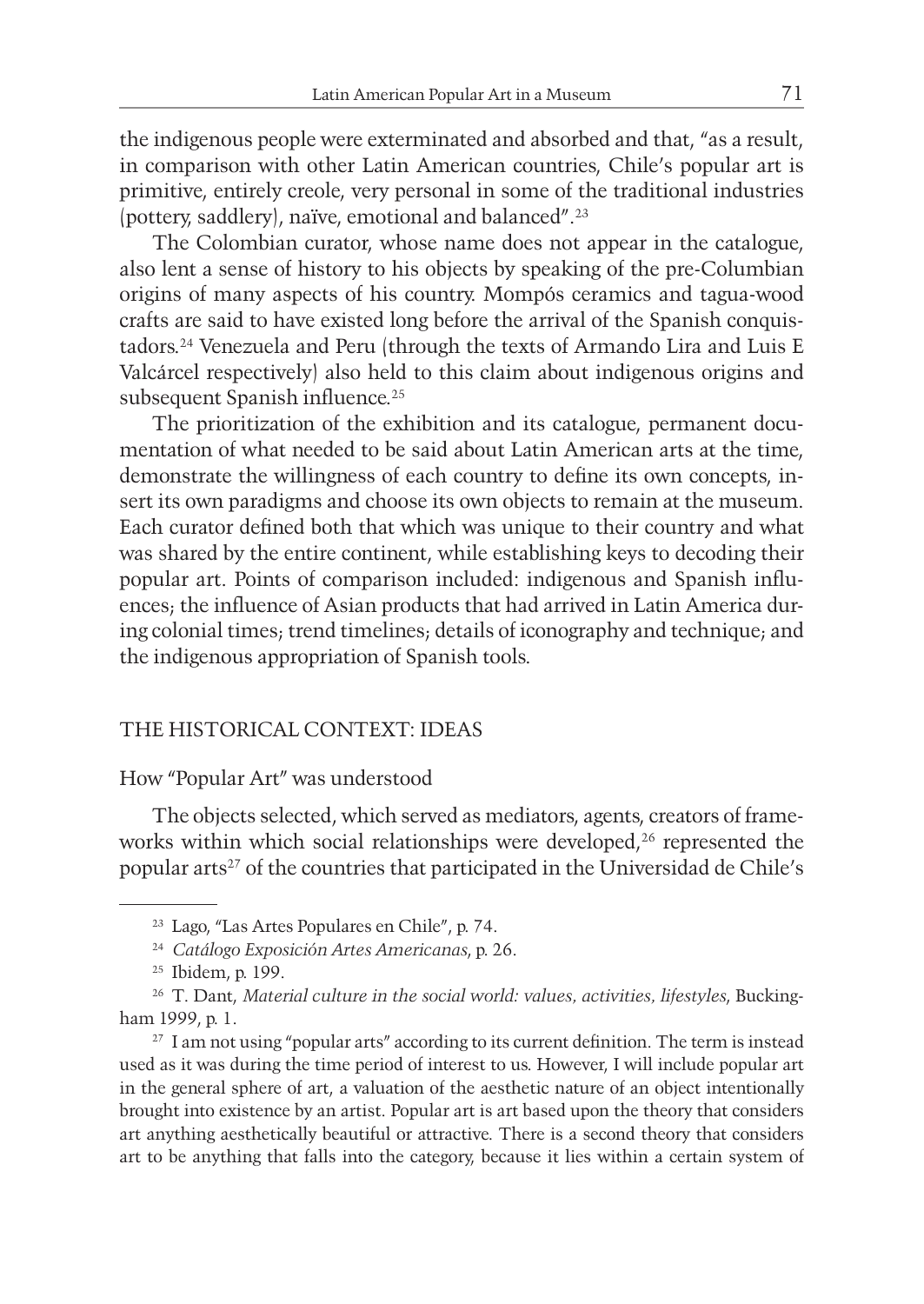*Exposición de Artes Populares Americanas* (Exhibition of Popular American Art) in 1943.

In the 1940s, Latin America understood popular art to be those objects that embodied perennial traditions, an immediate expression of life's necessities. They were, therefore, arts that related the creators with their immediate surroundings and local materials. Techniques and aesthetics were applied to the materials in order that they would become useful to daily life. Popular art objects embodied the popular culture paradigm, in contrast to that of high culture. Each of these two components, usually in a kind of tension with one another, had their own objects, actors, theories and stages. However, at the beginning of the 1930s it was possible for both paradigms to function simultaneously.28 Tomás Lago (1903–1975), one of the protagonists of Chilean history, was a man who moved in many different circles, conducting research and publishing on both paradigms. He was born in Chillán, south of Chile's capital, Santiago, and dedicated much of his life to the vindication of traditional culture and the popular arts. His contributions also include the study of the "fine arts," largely referring to painting, and his writings suggest an extensive conceptual background.29 In his book *Arte Popular Chileno* (Chilean Popular Art), Lago devotes much more attention to a diagnostic of the state of Chilean popular arts than he does to defining what this concept encompasses, as if it were for him an idea that requires little further explanation than to say it is a part of folklore.30 In his writing, he warns against the threat posed to popular arts by the excess of industrialization and widespread communications. For him, these processes implied the loss of tradition (Fig. 6).<sup>31</sup>

ideas. In this case, I think that Latin American popular art could be considered art during the time period of interest to us, because the system of ideas surrounding it was subject to a process of redefinition. Finally, there is the institutional theory, which claims that as long as an institutional system holds up an object as art, it is art. Latin American popular art's entrance into museums supports the idea that the popular arts were considered art during the time period of interest to us. These three theories are detailed in Alfred Gell's article, "Vogel´s Net: Traps as Artworks and Artworks as art", *Journal of Material Culture* 1996, 1(15), pp. 15–16.

<sup>28</sup> B. Subercaseaux, *Historia de las Ideas y de la Cultura en Chile.* Volumen III, Santiago 2011, p. 100.

<sup>29</sup> A. Ferrer Orts, A. Madrid Letelier, "Las grandes líneas maestras de la historiografía artística chilena (1928–1965)", *Saitabi. Revista de la Facultat de Geografía i Historia*, 2016, 66, p. 261.

<sup>&</sup>lt;sup>30</sup> Tomás Lago defines folklore as what people know and what is known about them. T. Lago, *Arte Popular Chileno*, Santiago 1971, p. 13.

<sup>31</sup> Ibidem, p. 10.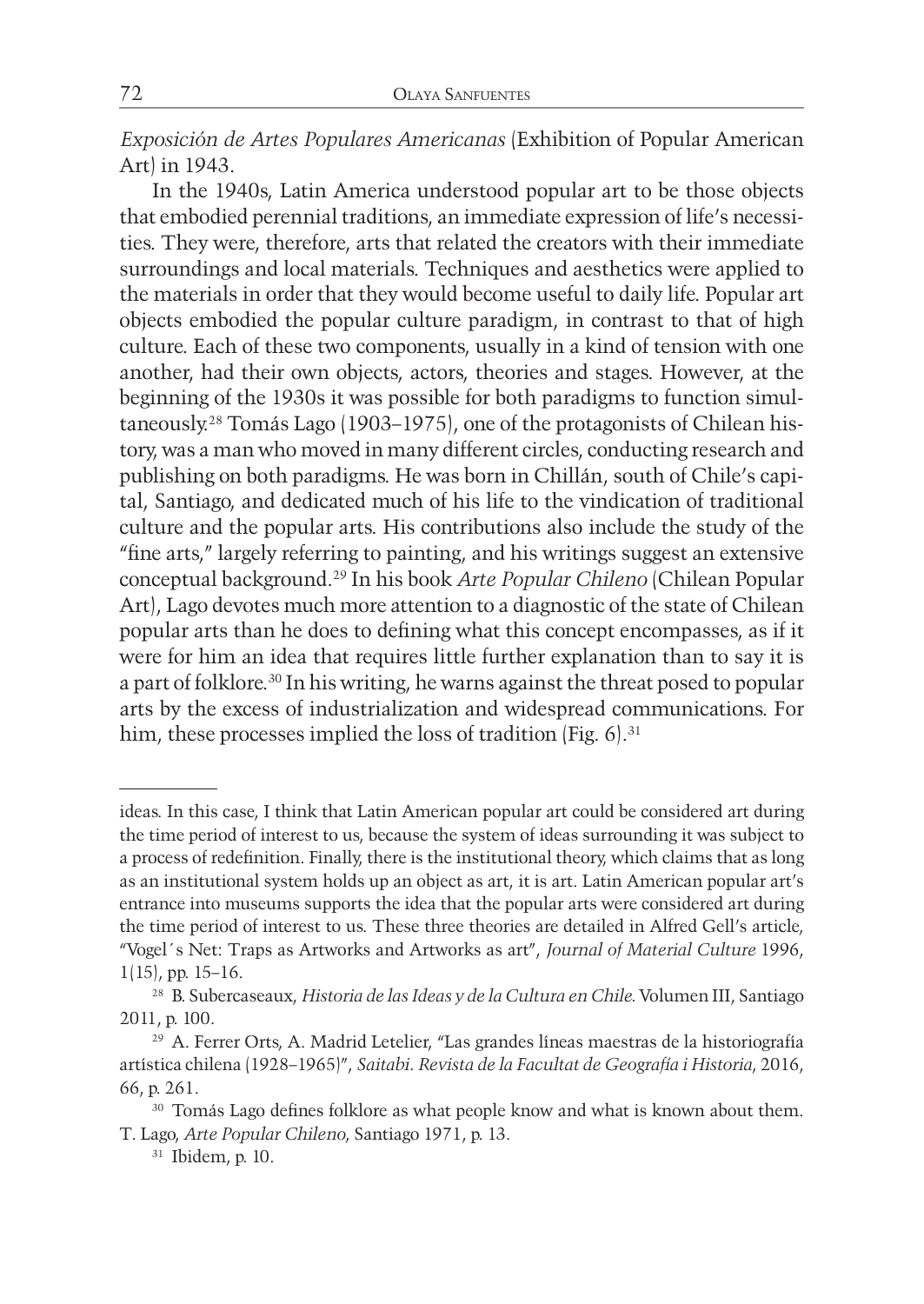

6. Tomás Lago in the MAPA surrounded by objects of popular art from Latin America. MAPA Collection, Universidad de Chile

The Dean of the Universidad de Chile's Department of Arts, Luis Oyarzún, shared a similar understanding of the popular arts. He, too, felt that "they embodied enduring traditions. Nevertheless, their immediate expression of life's necessities and the forms used stem from meaningful aesthetic language and interweave continuously with the most decanted abstractions".32

At a Universidad de Chile academic workshop, the *Sociedad de Amigos del Arte Popular* (Friends of the Popular Arts Society)*,* represented by Norma Alarcón, Juan Domínguez Marchant and Ida González, redacted a document which argued that popular art was a part of folklore, in a similar way to what Tomás Lago had claimed.33 Moreover, they offered the following definition: "one could say that the popular arts are, on the one hand, formal, material and traditional expressions of the people, whose deepest roots are in the past and

<sup>32</sup> L. Oyarzún, *Prólogo. Arte Popular Chileno. Definiciones, problemas, realidad actual*. Mesa redonda de los especialistas chilenos convocada por la XIX Escuela de Invierno de la Universidad de Chile, con la colaboración de la UNESCO, Santiago, 1959.

<sup>33</sup> N. Alarcón, J. Domínguez Marchant and I. González, "Arte Popular y Artesanías. Artes Manuales en General. Arte Aplicado y Primitivo. Definiciones nacionales de estos conceptos", in: *Arte Popular Chileno,* p. 25.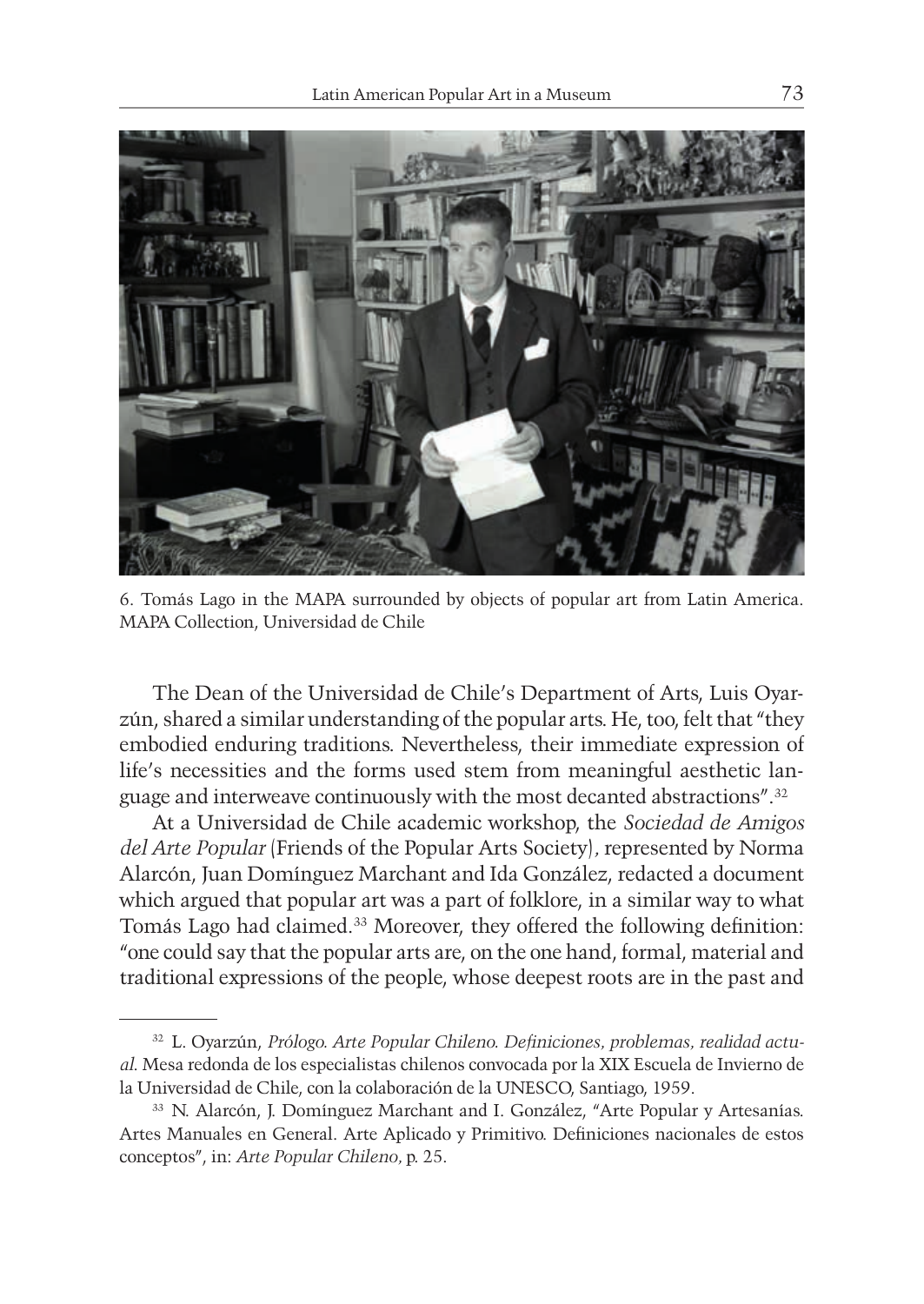who survive thanks to the general public's desire to conserve. On the other hand, they are also spontaneous and instinctive expressions by popular artisans and artists who have not been educated systematically for the task".34 The document went on to explain more extensively some of the characteristics of this art: it is traditional, it is popular and it is anonymous.<sup>35</sup>

The Argentine Alberto Gerchunoff<sup>36</sup> described Chilean popular art objects from his point of view as a foreigner. He defined popular art as a collective activity of the spirit and emotional unity in America, $37$  while he argued that there were similarities among the popular arts worldwide.38 Of most importance to this article is the portion of his writing which he dedicates to emphasizing that popular art is not exotic, and highlighting how important it is to leave behind traditional paradigms from bygone eras used to interpret Latin American cultural manifestations.

The definitions and discussions presented to this point were fundamental to Latin America and emerged around the same time as the MAPA, the first popular art museum on the continent. Over time, new generations of intellectuals would contribute to the creation of a solid theoretical body of knowledge for the evaluation of these arts. Ticio Escobar is one of the intellectuals from this generation.

Ticio Escobar´s effort to rectify outdated European categories and paradigms and find new Latin America-specific ones is a major contribution to the theoretical body of knowledge that has increased the value of American popular arts. Escobar proposes breaking down the fixed boundaries between that which is considered popular and that which is considered intellectual, academic or fine, and opening up to diverse models of art.39 Popular art cannot be interpreted with the concepts imposed by modern thought, which demand formal autonomy based on the following premises: the separation between form and function (and the dominance of the former over the latter), indi-

<sup>34</sup> N. Alarcón, J. Domínguez Marchant, I. González, "Arte Popular y Artesanías. Artes Manuales en General. Arte Aplicado y Primitivo. Definiciones nacionales de estos conceptos", in: *Arte Popular Chileno,* p. 26.

<sup>35</sup> Ibidem.

<sup>36</sup> Alberto Gerchunoff (1883–1950) was an Argentine writer and journalist who wrote for *La Nación* newspaper in Buenos Aires.

<sup>37</sup> A. Gerchunoff, "El arte popular en Chile", in: *Revista de Arte*, Año III, N 18. (1938) Publicación bimestral de divulgación de la Facultad de Bellas Artes de la Universidad de Chile, p. 27.

<sup>38</sup> Ibidem, p. 26.

<sup>39</sup> T. Escobar, "Los desafíos del museo. El caso del Museo del Barro", in: *El museo en escena. Política y cultura en América Latina*, ed. A. Castilla, Buenos Aires 2010, p. 168.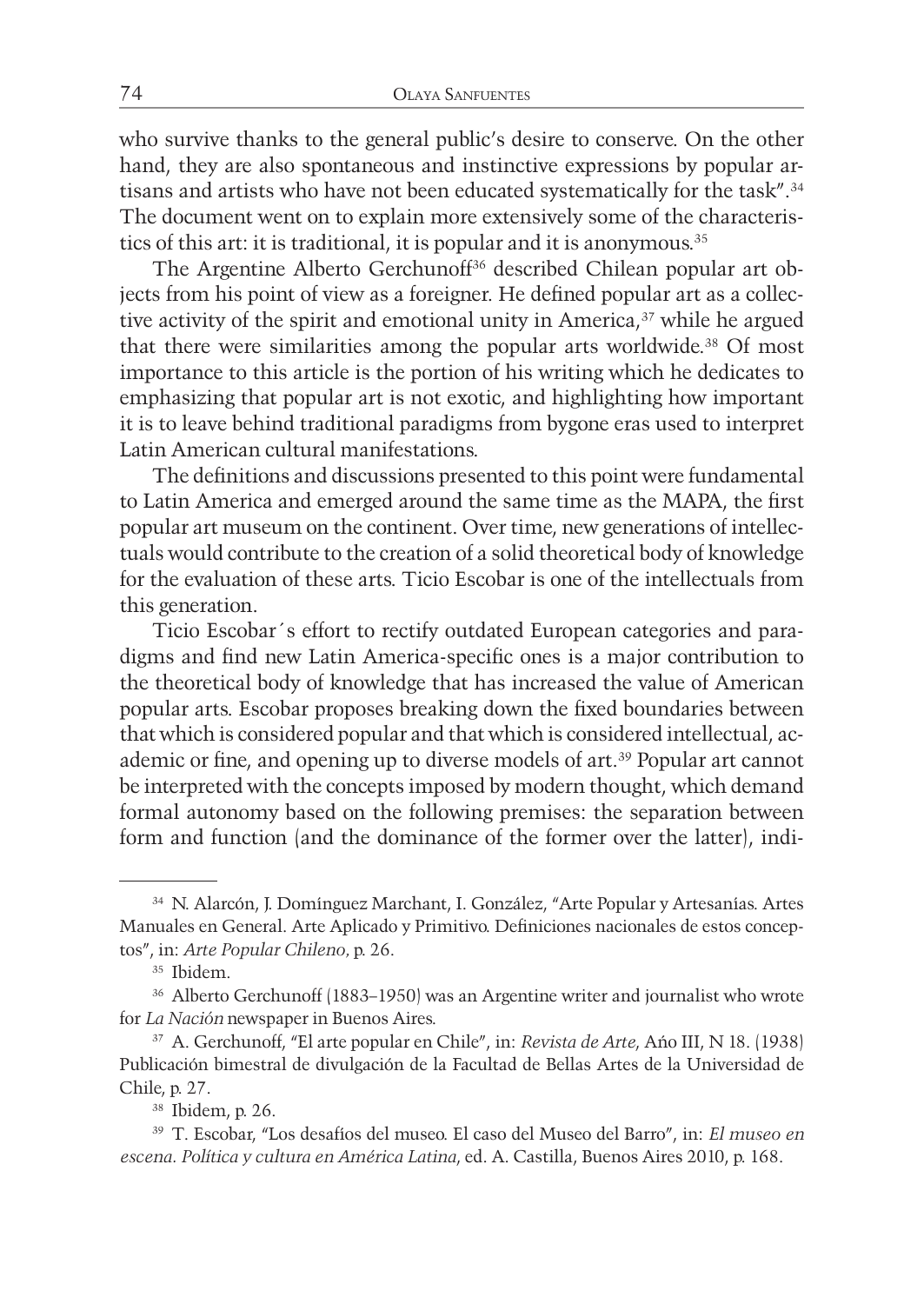vidual ingenuity, originality and uniqueness.40 For Escobar, on the other hand, popular art should be studied and interpreted as based on its own occurrences and characteristics: art whose very nature inspires collective identification, and articulates solidarity and political response.<sup>41</sup>

In the new evaluation of these arts, the American continents were joined by Europe. Two of the twentieth-century phenomena that favoured the gradual valuation of Latin American cultural products were the consolidation of anthropology as a science and the embracing of the decorative arts in Western arts. These phenomena occur in the global context of the World Wars. Starting in the 1910s, the West experienced break-up up over these conflicts. Excessive confidence in Western culture and the idea of future progress was dead in the water, given the perceived failure of the European nations (and others involved) to resolve the World Wars and their atrocities. When Europe and its culture turned out not to be the keepers of the future of humanity, the West had no other option than to look to those parts of the world that had found themselves marginalized. Moreover, increased for the simple life and less complicated cultures and customs became greater valued. In this context, European visual arts set its sights and inspiration on arts from places like Africa, Australia and Latin America. This process began with the new valuation certain critics gave to "exotic" cultures exhibited in places like Trocadero in Paris. Roger Fry, who saw some African sculptures in Trocadero treated them as great sculptures and admired the technique and expressive strength they communicated.42 Visits to Trocadero gave the opportunity to many artists to realize that the search for mimesis was not a worldwide norm.<sup>43</sup> Then, painters such as Pablo Picasso, Paul Gauguin and Paul Klee were inspired by the geometric and abstract forms from cultures previously considered inferior, just as Henry Moore admired and emulated Mayan *Chac Mool* figures in his sculptures. Pre-Colombian and contemporary Latin American arts slowly became part of the history of culture as written by Europe.

Meanwhile, in the Americas, Pan-American movements were springing up, and one of their successes was safeguarding Latin Americanism itself in the visual arts, where a pre-Columbian past played an important role.

Latin American ideas regarding the arts mixed with the general Pan-American efforts. In the Exhibition of Popular American Art catalogue, a wide

<sup>40</sup> T. Escobar, *El mito del arte y el mito del pueblo. Cuestiones sobre arte popular*, Santiago de Chile 2008, p. 179.

<sup>41</sup> Ibidem, p. 13.

<sup>42</sup> E.H. Gombrich, *La preferencia por lo primitivo. Episodios de la historia del gusto y el arte de Occidente*, Barcelona 2003, p. 218.

<sup>43</sup> Gombrich, *La preferencia por lo primitivo,* p. 221.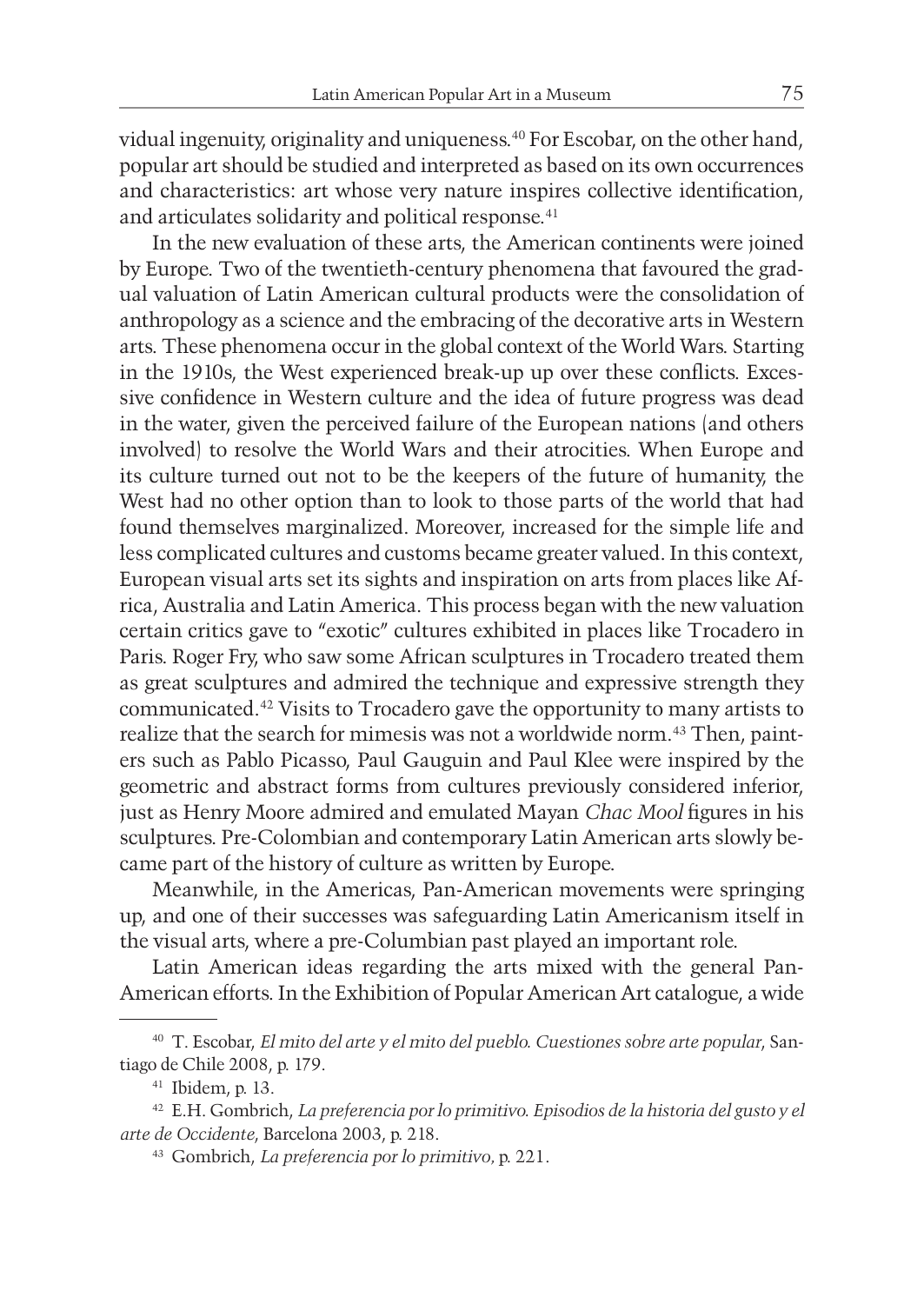variety of objects were introduced by a text that emphasized the importance of the Latin American countries' common inheritance and the fact "that the peoples and their arts were still pure. The Latin American objects showed a region rich in diversity and awe-inspiring in aesthetic".44

## Latin Americanism45

In a famous 1891 essay published in New York, the Cuban intellectual José Martí made an appeal to the young Latin American countries to unite the *Nuestra America* (Our America) community in opposition to the United States' claim to the name *American*<sup>46</sup> for its people. While Pan-American- $\lim^{47}$  had existed in the region since the nineteenth century,<sup>48</sup> it had had its ups and downs. The United States, which had adhered to an isolated and selfinterested international position during the nineteenth century, called an international American conference in 1889, which brought about the birth of coordination to encourage the integration of the countries on the two continents.49 Some of the important moments for Pan-Americanism in the twentieth century were the conferences in Montevideo in 1933 and the entrance of the United States into World War II in 1941. The North Americanization process inspired resistance to the cultural extreme of the United States. These feelings resulted in distrust of the United States' attitude, especially given that the Latin American nations fully rejected any form of imperialism. However, in spite of all the conflicts, both North and South America attempted to come together around democratic ideals, human rights, work and peace in the world at war.<sup>50</sup>

One important initiative of the renewed Latin Americanism at the end of the 1930s was the Convention for the Promotion of Inter-American Cultural Relations in 1936, also known as The Inter-American Conference for the Maintenance of Peace. The event, held in Buenos Aires, supports my thesis, because it indicates the importance attributed to culture as a field for the confluence of Latin American histories and styles. Furthermore, it presented

<sup>44</sup> Labarca, "Prefacio"…, p. 10.

<sup>45</sup> "Latin America" includes Hispanic-American countries and Brazil.

<sup>46</sup> J. Martí, *Nuestra América*, Barcelona 2006.

<sup>47</sup> The concept of Pan-Americanism includes the Hispanic-American countries, Brazil and the United States.

<sup>48</sup> This movement, begun by the United States in 1889, resulted in diplomatic, economic and cultural integration of the American republics after conflicts caused by the fall of the Spanish Empire on the continent (1810).

<sup>49</sup> Martí, *Nuestra América*, p. 6.

<sup>50</sup> S. Guy, *Hacia la solidaridad americana*. Madrid 1924, p. 427.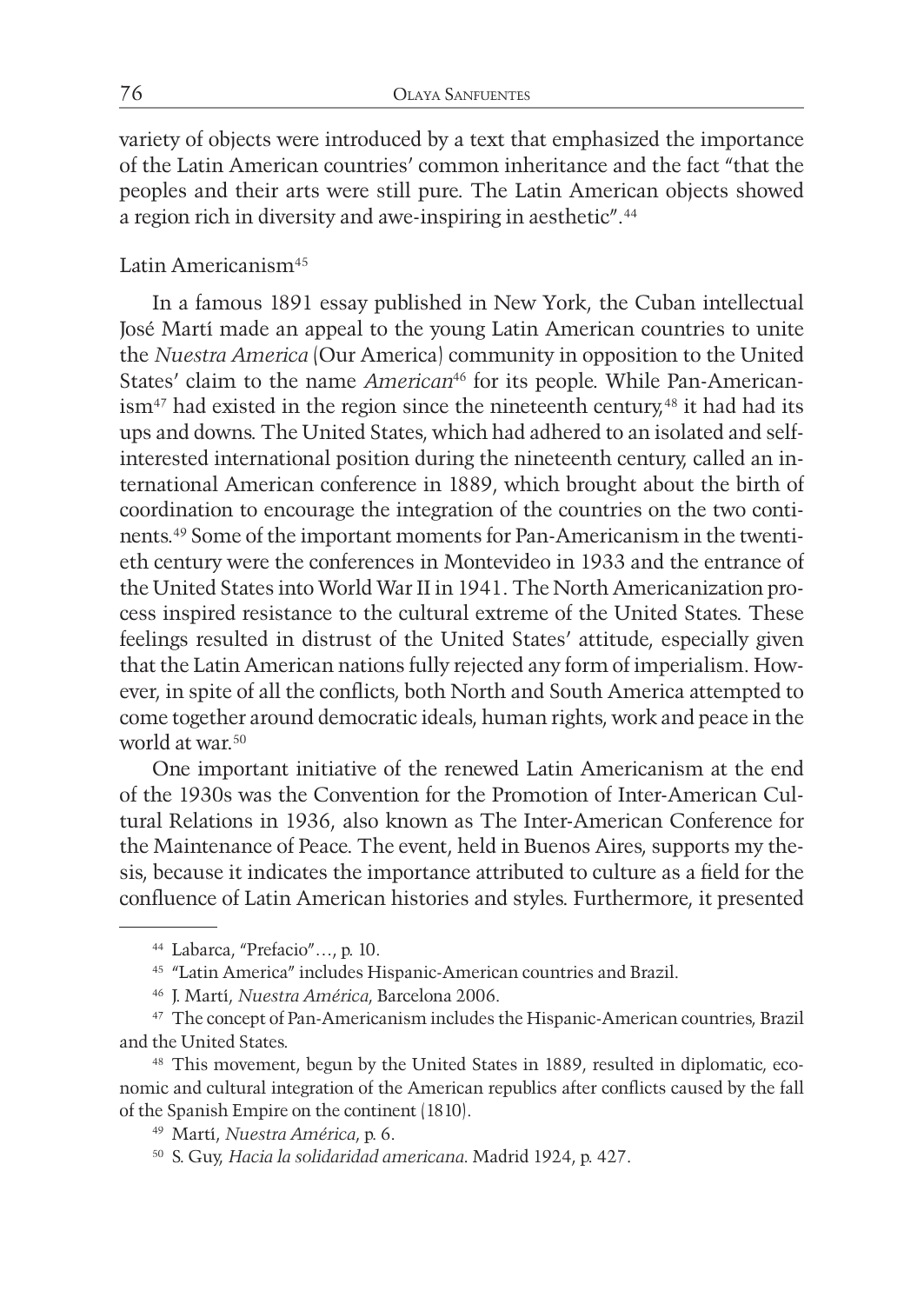a conciliatory space for values and ideas about how to encourage peace. Professors, teachers and others unofficial agents met to create mechanisms to establish ties of academic cooperation among countries.

While the war was underway in Europe in the 1940s, Latin America was characterized by the strengthening of Latin Americanism. The continent provided a meeting ground for intellectuals, institutions and other Latin American agents who were seeking a shared identity and activities to strengthen their positions on World War II. The political and military sectors were tainted by the war and revealed their ineffectiveness in putting an end to it. Culture, on the other hand, was perceived as a universal field, distanced from specific political alliances and full of possibilities for agreements.

#### THE HISTORICAL CONTEXT: INSTITUTIONS

The Universidad de Chile and its interest in connecting to society

A sense of connection among Latin American nations is highly evident in the discourses and practices of several public institutions and agents.

In terms of institutions, the role of the University of Chile is noteworthy.51 On the heels of the Argentine University Reform of 1918, the University of Chile, a public institution, enthusiastically took up the call not to simply follow foreign models, but rather to focus on Latin American and Chilean realities. In 1938, the then-director of the Universidad de Chile created a discourse specifically dedicated to the extension of the university. For him, this meant "bringing the knowledge of the learned to the public-at-large, making techniques known and sharing research results typically available to only the few".52 The University would use two basic tools to go about this work: cultural extension conferences and winter/summer schools. The university

<sup>51</sup> The Universidad de Chile's presence in the creation and development of the Museo de Arte Popular was not without precedent. One of this Latin American museum's most striking characteristics is its connection to universities. That is the case, for example, with the University of Mexico (1551), the University of San Carlos of Guatemala (1676), San Felipe in Chile (1738), which housed the first museums in Latin America during the 18th century. This relationship consolidated during the 19th century. This is due to the close ties between museums and the educational role assigned to them, as well as the knowledge concentrated within their walls. M.M. Lopes, "Compartir espacios, colgar ballenas y apoyar a las universidades", in: *El museo en escena*, p. 39.

<sup>52</sup> J. Hernández, *La extensión Universitaria, Informe de las Escuelas de Temporada*  1935–1939, Santiago 1938, p. 417 available online: <http://www.revistas.uchile.cl/index. php/ANUC/article/viewFile/25429/28676> [accessed: May 17, 2018].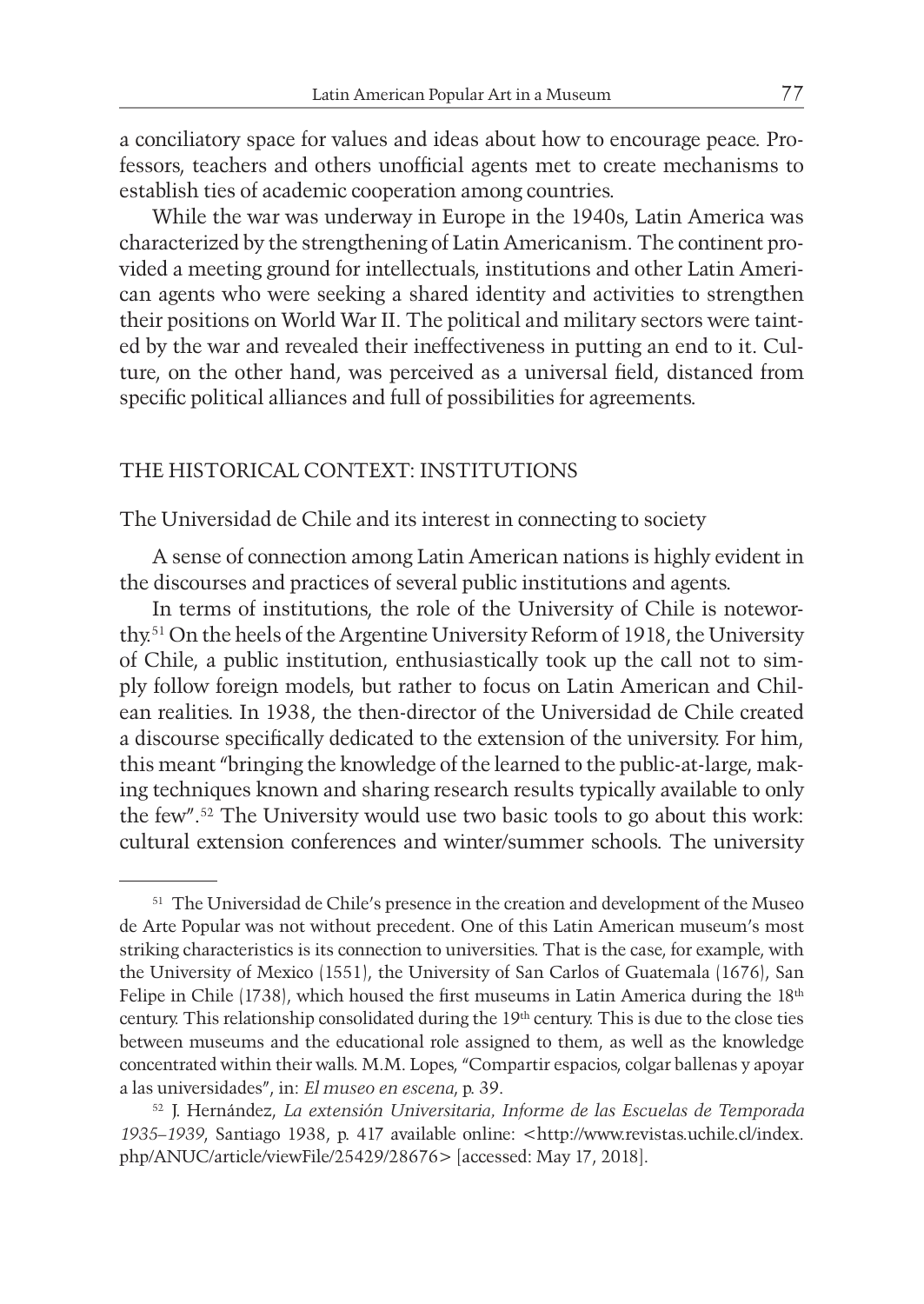would thereby sustain a commitment to the popular arts. In partnership with UNESCO, many discussions were organized to establish diagnostics and strategies for this work. One of the outstanding proposals called for the creation of regional popular art museums and the incorporation of popular arts into school *curriculum*.

La Comisión Chilena de Cooperación Intelectual (The Chilean Commission on Intellectual Cooperation)

Of great importance for this article is the Comisión Chilena de Cooperación Intelectual (The Chilean Commission on Intellectual Cooperation) established within the Universidad de Chile. It was founded in 1930 with two main aims: to establish contact and coordination among the country's many cultural activities and to create spiritual connections abroad, making Chilean culture known to foreign countries and foreign cultures known in Chile.<sup>53</sup> The Comisión Chilena de Cooperación Intelectual organized important international events, which were Pan-American, cultural initiatives. Of particular relevance was the organization of the First American Conference of National Committees on Intellectual Cooperation, held in Santiago in association with the League of Nations and attended by representatives from many Latin American countries and international organizations. The theme of the event was discussion of the mission Latin America might play as a contributor to peace54. The aim of the meeting was very telling in terms of Latin American self-perception regarding the possibility of encouraging peace through culture at its borders and beyond. For this group, international relationships based on cultural aspects offered hope during a time of war. Throughout its early years, the organization produced many cultural events to bring the nations together. The most important of these, however, was the 1943 Exposición de Artes Populares.

When it came to creating connections with society, the Comisión Chilena de Cooperación Intellectual would set in stone its mission to support popular culture through a report completed in 1940. One point was that by strengthening and embracing its own culture, Chile would be in a better condition to collaborate with other nations. As the cultural diffusion proposed "was linked directly to production activities, it would be free from any one specific politi-

<sup>53</sup> *Comisión Chilena de Cooperación Intelectual. Veintidos años de labor. 1930–1952*  [Chilean Committee on Intellectual Cooperation, Twenty-two years of work. 1930–1952], Santiago 1953, p. 5.

<sup>54</sup> Ibidem, p. 6.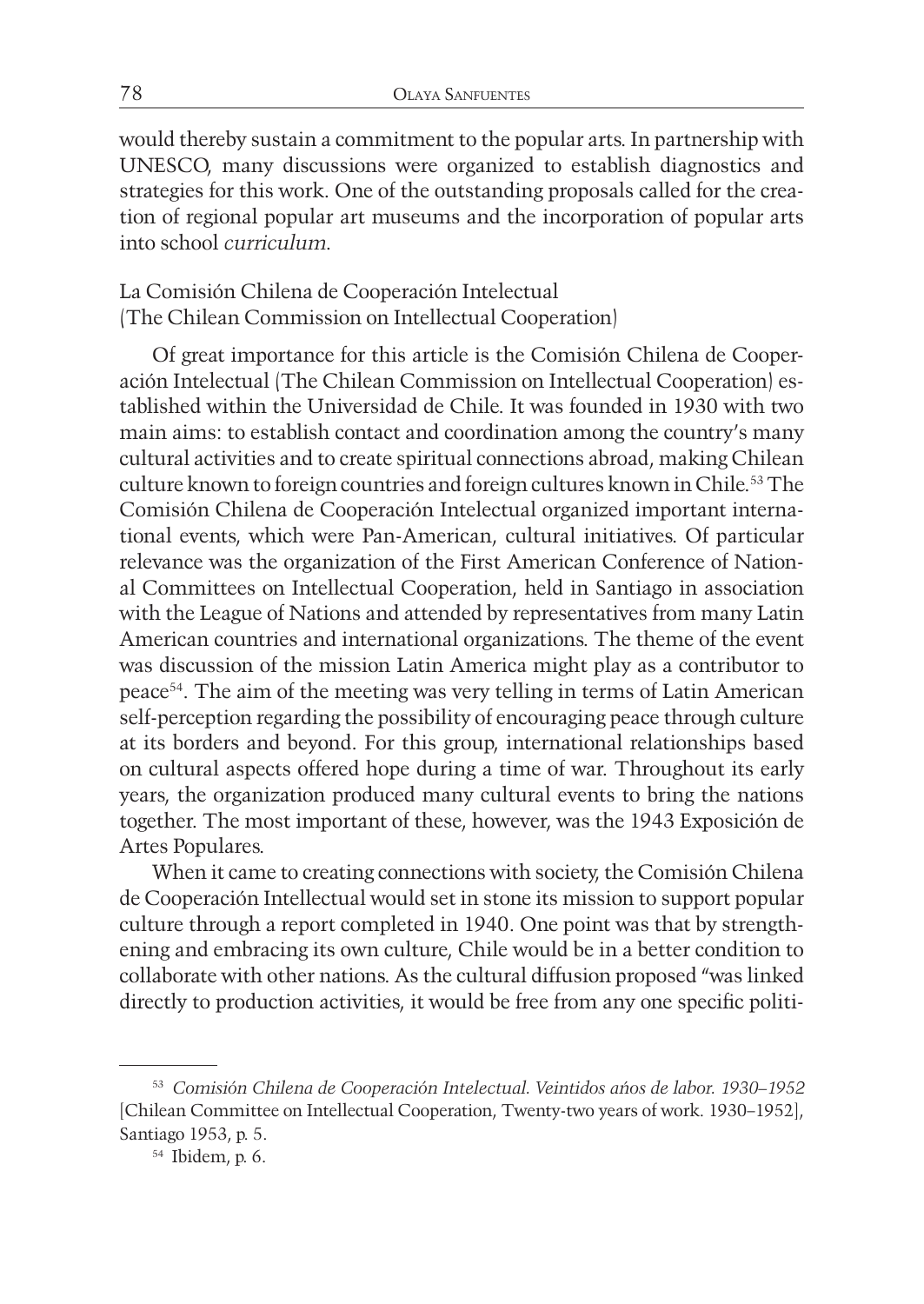cal influence and would better serve the permanent interests of the nation".<sup>55</sup> The report proposed direct work with citizens, teaching them arts and trades. By promoting the involvement of all social classes in cultural activities, the workers would be in better spiritual condition and produce more, an aim pursued by the *Frente Popular*<sup>56</sup> in the 1940s.

The chancellery was also committed to the Pan-American idea; with the specific aim of developing a space in which the arts from Latin American countries could unite as ambassadors of their cultures. To this end, they called upon one organization in particular: the *Agencia de Cooperación Intelectual* (The Agency of Intellectual Cooperation). This group started in 1921 under the auspices of the League of Nations in order to restore and invigorate the areas of literature, art, science and education after World War I. This institution had three goals: (1) to improve the material conditions of intellectual workers; (2) to encourage international relationships and contacts among professors, artists, scientists, authors and members of other intellectual professions; (3) to strengthen the society's influence on peace, with the knowledge that intellectual workers, university professors and school teachers in particular are a virtually untapped resource from an international-policy point of view.

#### ORGANIZATION OF THE EXHIBITION

Several diplomatic sources make it possible to follow the organization of the 1943 Exhibition. Documents dating back to early 1940 refer to an event to be held at the Museo Nacional de Bellas Artes in Santiago, Chile in 1943. The preparations make clear the importance of the Universidad de Chile, which would celebrate its 100-year anniversary with large-scale events. The public nature of the institution and its relationships with the rest of Latin America, as well as the specific political context of the time, explain why there was interest in bringing together Latin American objects in a temporary exhibition seeking a permanent existence. In this way, the university and its agents connected Latin American local life with Latin American life in general by bringing together daily life and functional objects from the far-flung corners of the continent.

<sup>55</sup> "Cultura Popular." A report presented to the Comisión Chilena de Cooperación Intelectual by Mr. Osvaldo Vial and Mr. Santiago Ureta, Santiago 1940, p. 5.

<sup>56</sup> *El Frente Popular* was a left-wing political conglomerate led by Chilean presidential candidate Pedro Aguirre Cerda in the year 1938.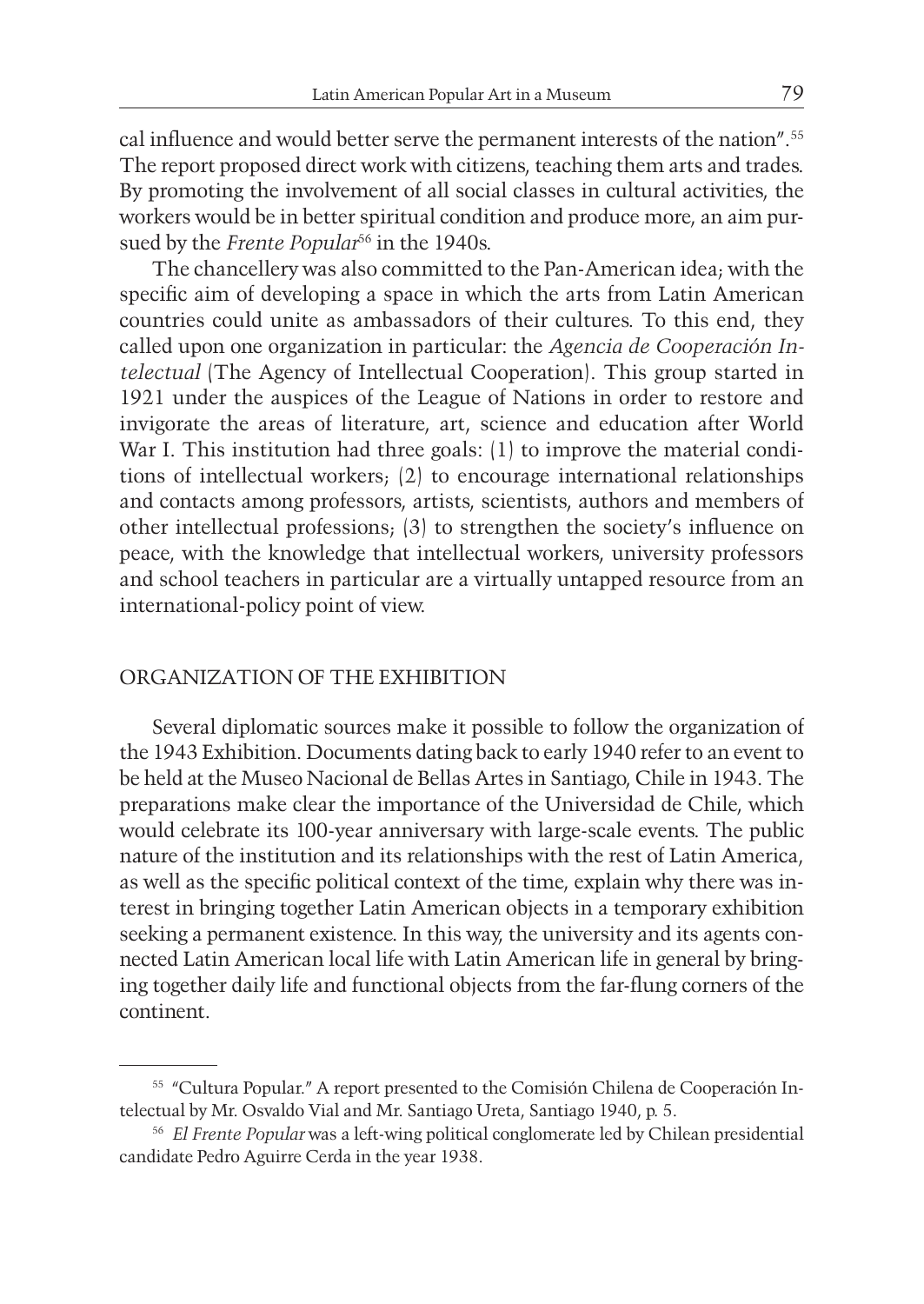Convención para el Fomento de Relaciones Culturales (Convention for the Promotion of Cultural Relations)

The proceedings for organization of the 1943 exhibition were institutional and diplomatic. They raised the bar for the cultural exchanges already taking place in Latin America, many of which were the tangible result of the 1936 Buenos Aires meeting, by way of Article II from the Convención para el Fomento de las Relaciones Culturales.

In 1940, the Chilean Commission sent Latin American governments invitations to participate in the Exhibition of American Popular Art. These letters explicitly referred to the university's third mission in that they invoked the common past and offered a definition for popular art. The letter ended with a *"nómina"* of popular art objects, which indicated how objects might be divided into categories. It is interesting to note that the first classification criteria was the function of the object, and second, its material. This reveals two points: an insistence that the object be in daily use and the variety of primary materials Latin America had to offer.

Subsequent letters requested that the countries sponsor a series of activities to promote participation of their peoples in sending objects and, in the event of receiving several items, that they send the best and most representative to Chile. They also asked for the assistance of the press in publicizing the event. From the beginning, the donation of objects sent to Chile was encouraged. They stated that after the commemorative exhibition finished, the objects could remain to form a part of the Latin American popular art permanent collection.

Once each country had been invited, by way of the aforementioned letter, a variety of agents and institutions took over organization of the event. Relevant diplomatic correspondence suggests the economic and operational challenges presented by some of the shipments. However, there were also problems of a different nature: Guatemala, through an interesting confidential letter to Chile's Minister of Foreign Affairs showed an interest in the Universidad de Chile's centennial, but found it impossible to participate in the celebration because they were involved in World War II. Other countries could not participate in the exhibition due to difficulties caused by the war. For example, while Brazil was interested in participating, it could not because it lacked transport options.

#### The Exhibition

The exposition opened on April 17, 1943, coinciding with the completion of activities celebrating the Universidad de Chile's centennial. It was held in the Sala Chile at the Museo Nacional de Bellas Artes and was highly ac-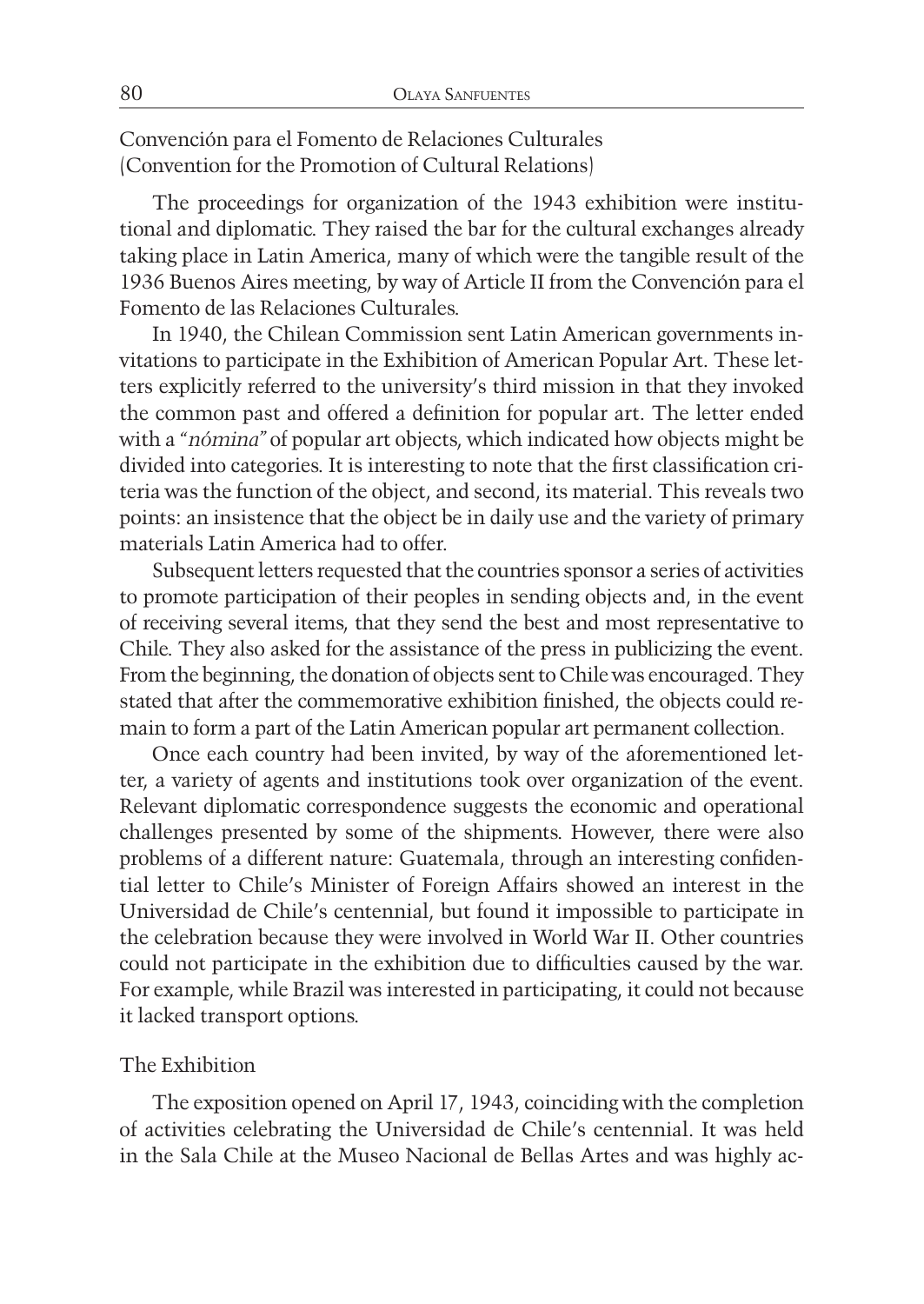claimed. In fact, it was forced to remain open an extra month due to the flow of people in and out of its doors.57 The Chilean press praised the objects sent by the participating countries and the work of Tomás Lago, the great founder and organizer of the event. Alberto Reid, a Chilean journalist, beautifully describes the exhibition: "For the first time in our country, eight fraternallyunified Latin American countries, under the auspices of the Universidad de Chile, have successfully put together one of the most interesting and beautiful exhibitions ever seen".58 Reid also states that the exhibition catalogue will be of great use to subsequent study of Latin American popular art.

Pablo Neruda<sup>59</sup> himself praised the exhibition and stressed the importance of taking away from it an understanding of "the acrimony and sweetness of the nameless; and recognizing the silence of our people, whom we may give wholeheartedly and peacefully word and hope because the people have nothing yet deserve everything".<sup>60</sup>

Tomás Lago's wishes materialized: the countries donated the objects they had sent to the exhibition and the collection for the Museum of American Popular Art was created. It was inaugurated on December 20, 1944 at Hidalgo Castle on Santa Lucia Hill. At the time, the museum was considered one of the continent's best and most complete.<sup>61</sup> This was just the beginning of a life and an institution dedicated to the valuation and promotion of popular art in Chile and in relation with other Latin American countries.

<sup>57</sup> The art critic Alfredo Aliaga's words are telling: "The popular art exhibition, inaugurated on April 17th at the National Arts Museum, will be extended by one month due to the great flow of visitors through its doors". A. Aliaga, *En Viaje Magazine*, N 116, June 1943, Santiago, p. 52. The exhibition's success with the people of Santiago is also discussed in: "Exposición de Artes Populares Americanas organizada por la Universidad de Chile", *Zigzag Magazine*, Santiago, March 1943; "Exposición de Artes Populares", *El Mercurio* April 12th, Santiago, 1943.

<sup>58</sup> The text continues: "Another important element of this exhibition is that in the future it should play a permanent educational role. We do not know where the Universidad de Chile will go to find this beautiful material. Our desire is simply that a permanent collection of popular arts be amassed once and for all". A. Ried. "Beneficios de la exposición de arte popular", in: *Las Últimas Noticias*, año XLI, Friday, April 30, 1943, Santiago, p. 3 and A. Ried, "Exposición Interamericana de Arte Popular", *Las Últimas Noticias*, year XLI and year XLI, Monday, March 1, 1943, Santiago, p. 3.

<sup>59</sup> Pablo Neruda (1904–1973) was a Chilean poet who received the Nobel Prize for Literature in 1971. He was also a leading political activist, senator, member of the Communist Party and Chilean Ambassador to France.

<sup>60</sup> Pablo Neruda in *Ars Todas las Artes*, N 20 and 21, Buenos Aires, 1943.

<sup>61</sup> *Comisión…*, p. 8.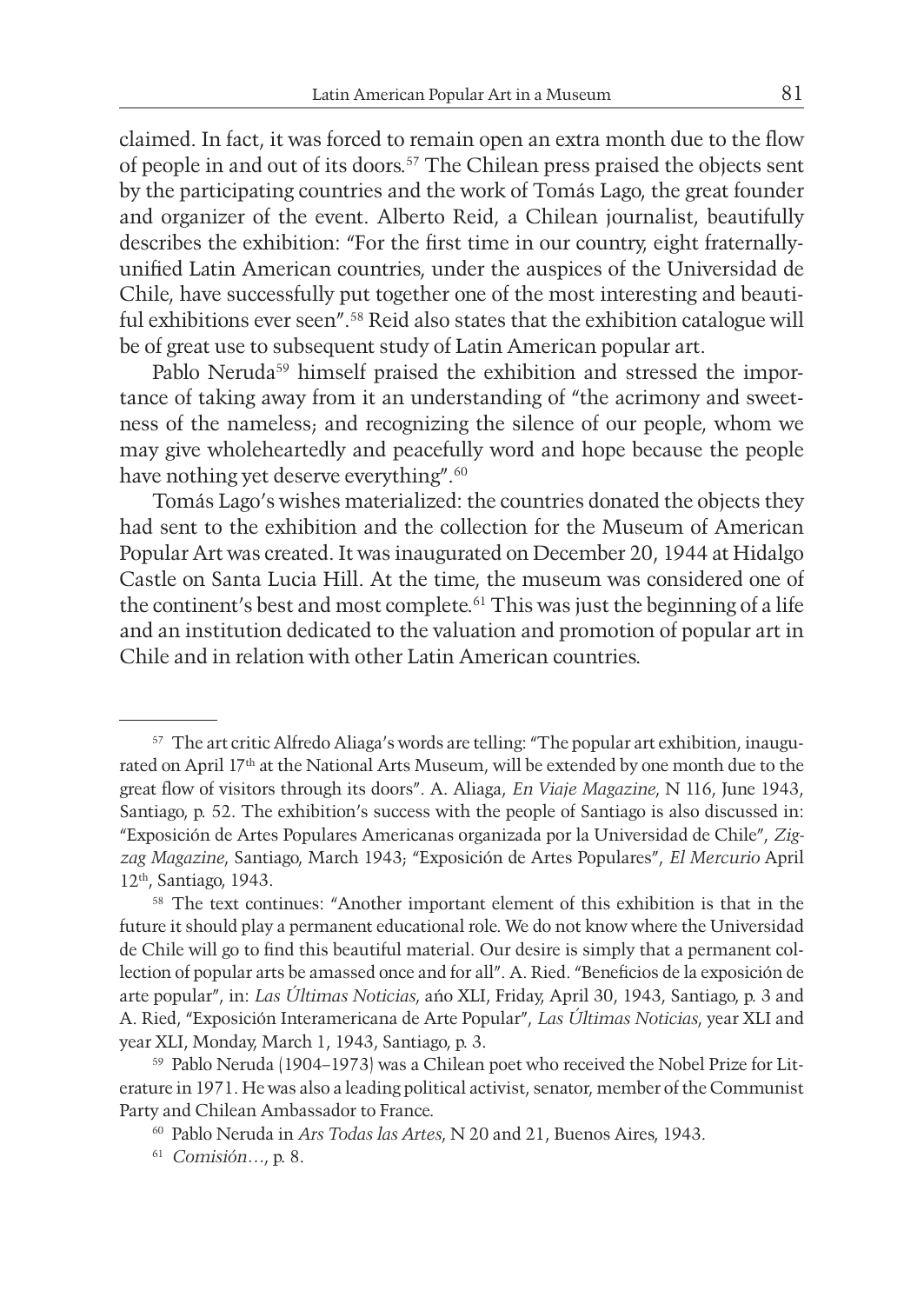## OPERATION OF THE MAPA

The objects collected for the Exhibition of American Popular Art in 1943 stayed in Chile to form part of the permanent collection at the Museum of American Popular Art Tomás Lago (MAPA). During this stage of life for these objects they can be characterized as artefacts from a museum concerned with the acquisition of new pieces, and the creation of discourses and strategies for the consolidation of popular Latin American art and its public image.

The MAPA's first years are entwined inseparably with Tomás Lago: he was essential to the organization of the exhibition, the creation of the collection and the museum's functioning during its first few years. His contacts included many cultural leaders and institutions in the Latin American countries with whom he corresponded to share publications, ideas and Latin American objects, which inevitably led to an increase in their valuation. Examination of Lago's correspondence as head organizer of the Exposición de Artes Populares and Director of the MAPA helps us understand his character and his ideas about the development of popular, folkloric and traditional art concepts. Tireless, passionate and silent in his work, Tomás Lago dedicated his life to leaving his ideas in books and at his namesake museum.

The network of intellectuals he put together is evident from his relationships. His counterparts shared his values and discussed the importance of conserving and disseminating Latin American popular culture. For example, Tomás Lago wrote a letter to Gabriela Mistral in 1942, when the poetess was in Brazil. In the letter he asked for her help in finding Brazilian pieces for the Exposición de Artes Populares he was organizing. He enumerated the Latin American countries who were sending objects in order that Brazil would send theirs as well. We also know from his correspondence that in 1960 the wife of Peru's former President donated a series of objects to the Museo de Artes Populares to enrich its collection of Peruvian objects. In 1971, a considerable donation was received from the President of Argentina's *Sociedad Rural de Tucumán*. Donations from Chile also arrived, such as a collection of painted clay items from Talagante.<sup>62</sup>

However, Lago was so preoccupied with the idea that the objects should be of the highest quality that he was open to receiving offers from private parties in different countries and from the very artisans who offered their crafts for the collection. Examples of the former include the exchange of objects made among several countries under the watchful eye of the Foreign Rela-

<sup>62</sup> Letter from Tomás Lago to Rafael Vega Gerap, September 9, 1958, Santiago. *MAPA* Archive (Santiago, Chile).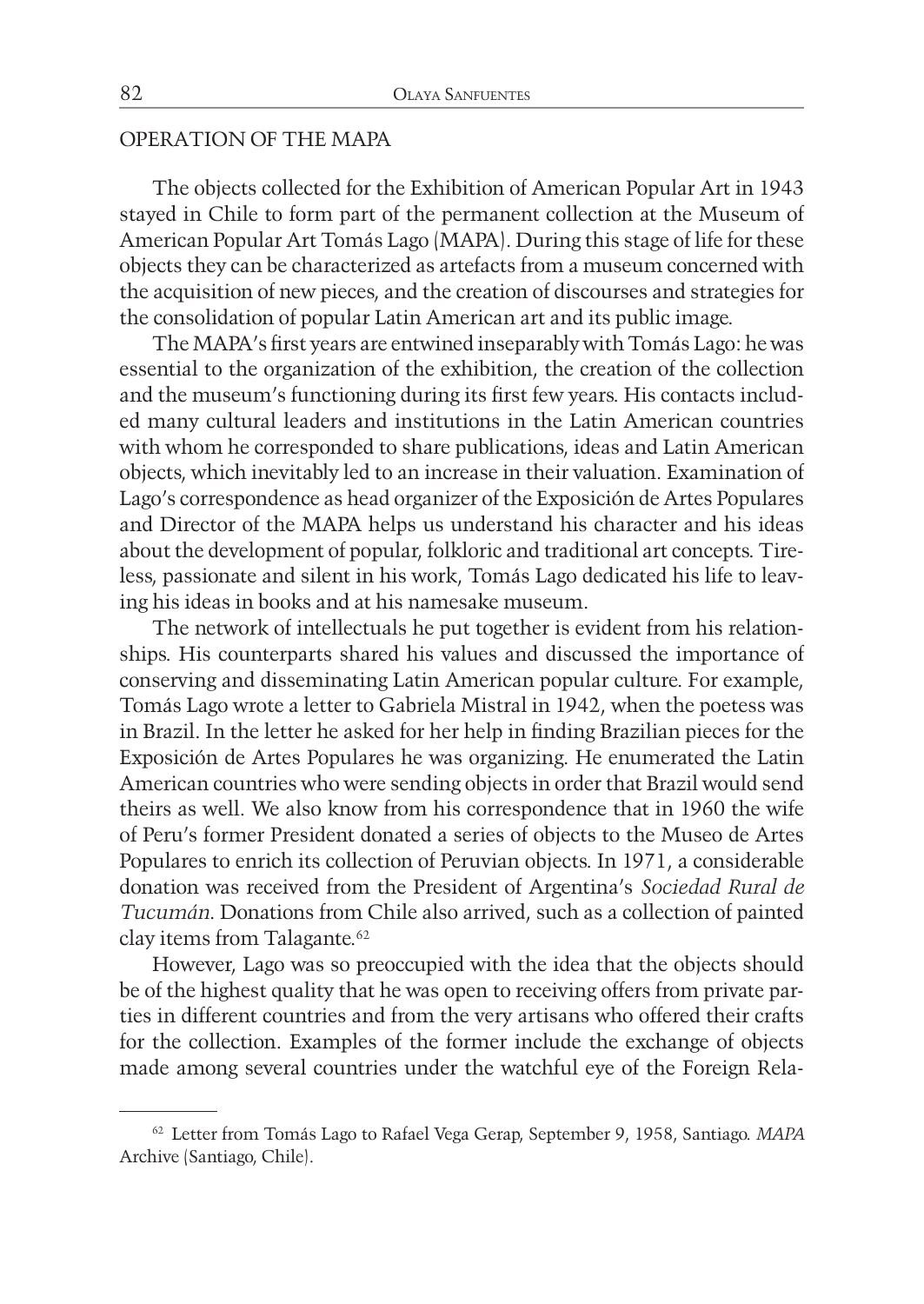tions Ministry,63 and the exchange of popular art publications between the MAPA – from the Universidad de Chile – and other universities in and outside of Chile.64 Examples of the latter include objects made and donated by an artisan from Mulchén, a small town in the south of Chile, as indicated in a letter from June of 1959 he sent to Lago. I found his words quite eloquent: "I, like Rubén Bizama, am a shoemaker (married, five children). During my limited free time, I paint oil paintings as a hobby and leisure activities, some are copied from magazine photographs and others are of my own inspiration. I wonder, Sir Director, if it would be possible for you to accept two or three of my paintings for the exhibition and if so, I would happily send them".65

In this subsection on acquisitions of new Latin American objects for the museum, it is worth noting that the influx went beyond donations and exchanges. The MAPA had to buy artefacts from many parts of the world in order to increase their permanent collection and make it as representative as possible. Purchase invoices for these objects can be found in the institution's archives and they show the process to have been systematic, organized and transparent.

Thanks to the management of Tomás Lago, Chilean popular arts were present in many Latin American and North American institutions. At the beginning of the 1960s, the director of the MAPA wrote a book called *Arte Popular Chileno*, which was published by the Universidad de Chile in collaboration with UNESCO. Lago himself ensured it was sent to the most important Latin American, North American and European institutions interested in the phenomenon and its catalogue. The MAPA's archive contains proof that this publication was sent to the Museum of New Mexico, the *Musee des Arts et Traditions populaires* (Director Georges Henri Riviére), a professor from the Universidad Central de Ecuador, the Universidad Nacional Mayor de San Marcos in Lima, the General Director of Culture from Argentina's Ministry of Education and Justice, the OAS Headquarters in Washington DC and UNESCO's headquarters in Havana, Cuba. I find particularly significant the thank-you letter from this last institution, because it shows the importance of this type of publication as a model for other Latin American nations to follow.

<sup>63</sup> Letter from Francisco Walker Linares, General Secretary of the *Comisión Chilena de Cooperación Intelectual* (Chilean Commission for Intellectual Cooperation), Tomás Lago, Santiago, March 23, 1953. *MAPA* Archive.

<sup>64</sup> Letter from María C. Tijerina, of the Universidad de Nueva León, February 22, 1950, *MAPA* Archive.

<sup>65</sup> Letter from Manuel A. Castillo T. to Tomás Lago, Mulchén, June 10, 1959, *MAPA* Archive.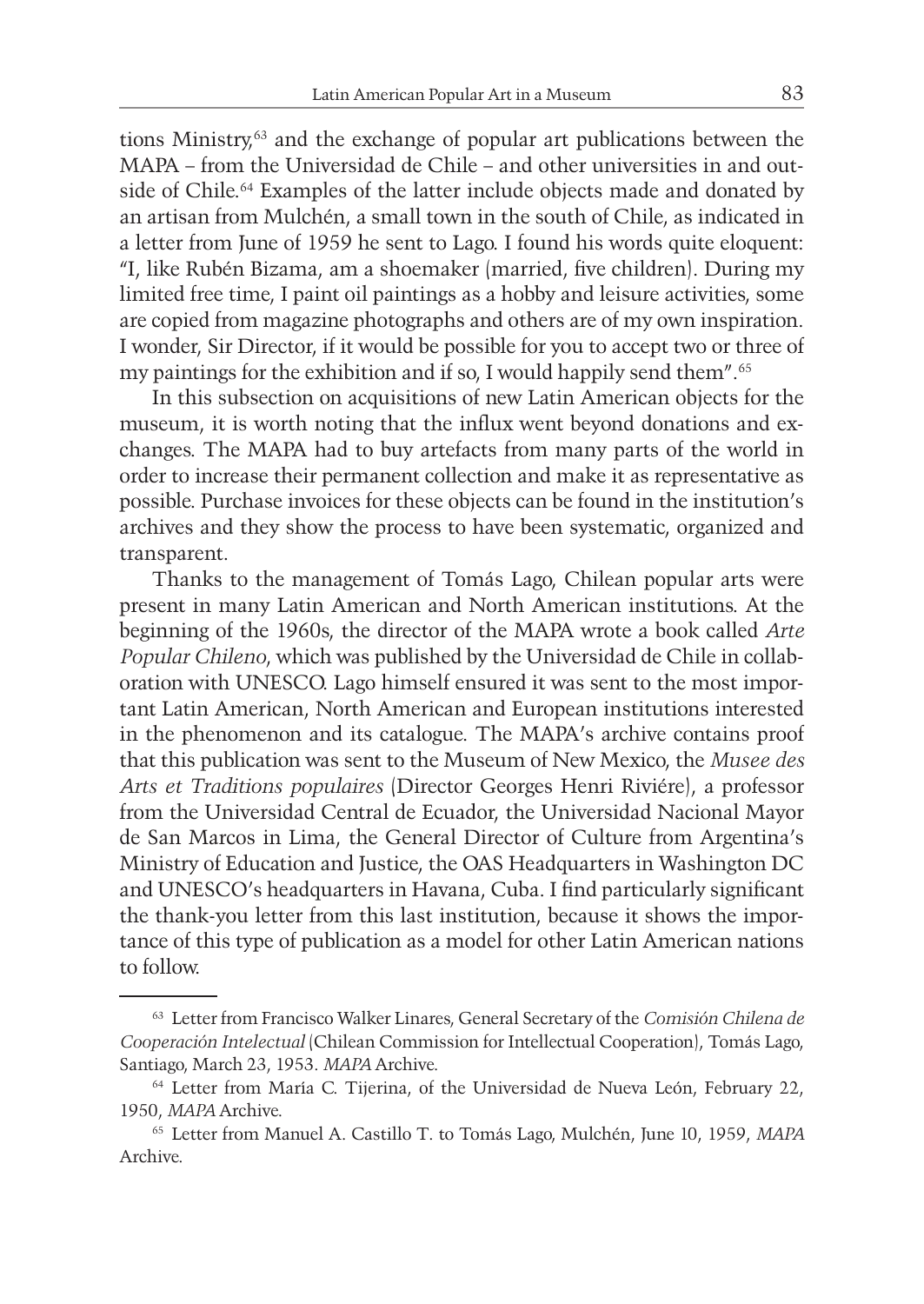Due to its identity as a state institution, the Universidad de Chile authored many of the textual resources accompanying the popular art objects. Likewise, the Universidad de Chile, which the MAPA reported to, collaborated in the dissemination of popular art. In the 1940s, the university extended activities to include Summer and Winter Schools at which handicrafts were taught and popular arts were discussed.

The more important tacit discourse accompanying these Latin American popular art objects is one related to peace and democratic values. Although Lago never explicitly related to the uplifting of popular arts to peace, he did comment on the reception and social valuation of his efforts made towards a peaceful and civic position on the problems afflicting the world at the time. Testimony is found in the letter he received in 1955 from the Secretariat of the World Peace Council, in which he was invited to Vienna to participate in the World Assembly for Peace held in Helsinki from May 22to 29, 1955. The letter states that the conference was being held to create a world peace climate given the imminence of nuclear war.66 It insists on the importance of a diverse body of participants in order for dialogues to take place related to contemporary cultural problems and the moral and physical situation. The letter ends by emphasizing the importance of intensifying scientific, artistic and technical exchanges and collaboration among nations. Furthermore, the importance of defending and developing national cultures is discussed in the context of the hateful sentiments among the countries that had started the war, sentiments that would continue for some time. It is easy to imagine why, amid such a climate, the Assembly might have called upon Tomás Lago, embodied by the museum objects, to speak about cultural exchange, to seek cultural solutions and to show the importance of exalting the many countries' popular arts through their functional objects in daily use.

In 1956, a group of Argentinians, led by the lawyer and art critic Norberto Frontini, honoured Tomás Lago and recognized him for his noble citizenship, for having highlighted the true cultural value of the Latin American peoples and for having dedicated himself so completely to making them known.<sup>67</sup>

Europe's traditional discourse of superiority and diplomacy as a form of problem solving had become obsolete and useless. The historic ideal of a united Europe dissipated in the face of war. New cultural horizons, new symbols and new dialogue strategies had to be sought out to replace the European par-

<sup>66</sup> Letter from *El Secretariado del Consejo Mundial de la Paz* to Tomás Lago, Vienna, April 14, 1955. *MAPA* Archive.

<sup>67</sup> Letter from María Rosa Oliver to Tomás Lago, dated May 22, 1956, Buenos Aires, *MAPA* Archive.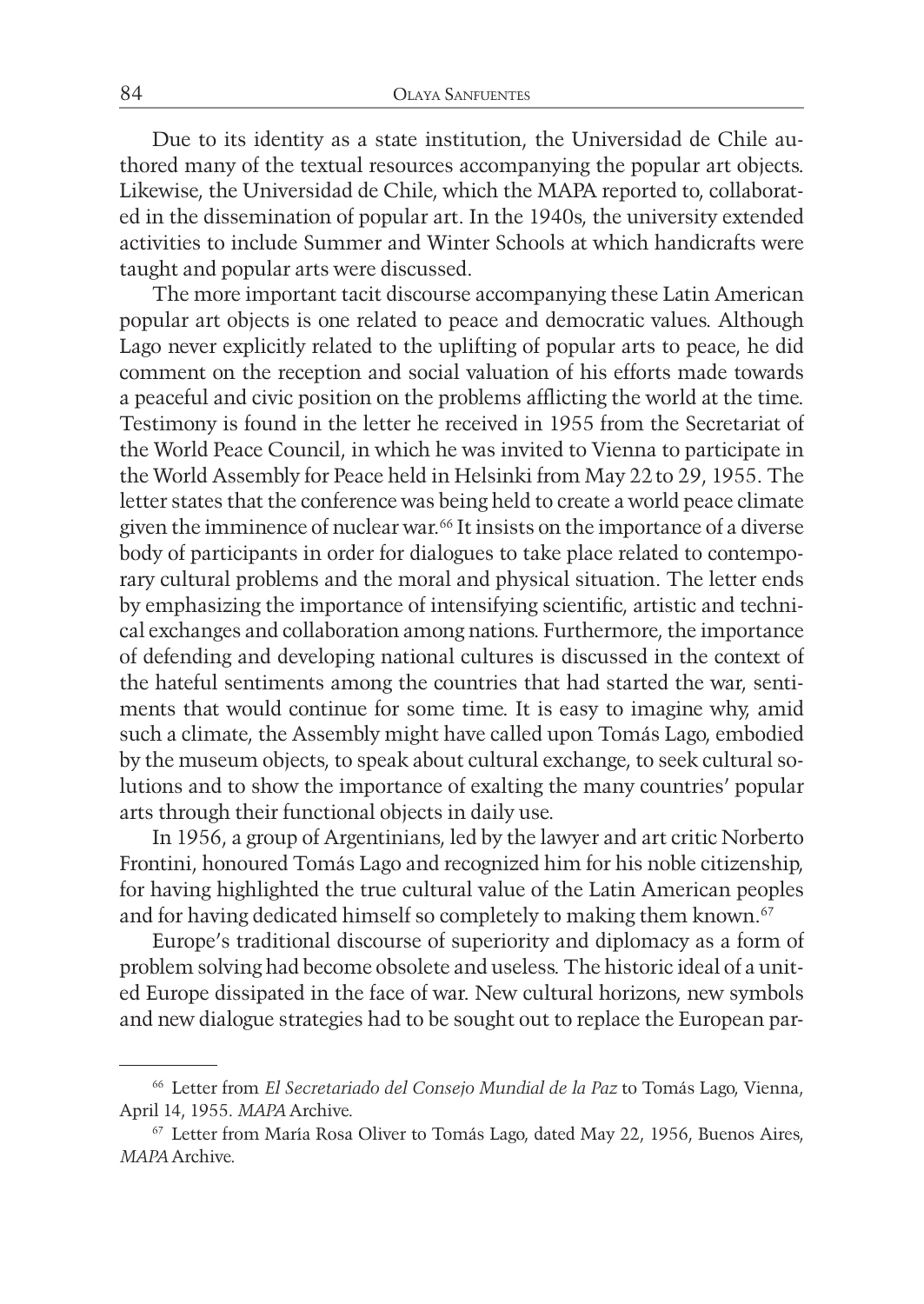adigms, whose failure was exposed by the two world wars. Latin America and its culture, both on its own continent and from the debilitated European point of view, were thought of as a land of hope. Latin American identity could be appreciated in many forms. Popular arts were among the agents cultivating values, perceived as so different from those of Europe, and were foreshadowers of the important role the Latin American continent would play in the future. Latin American identity could be appreciated in many forms. American popular arts entailed a discourse that recovered the values of tradition that in some way placed them above the ideal of unrestrained progress established in Europe prior to the wars. Popular arts reclaimed the importance of handcrafting in response to the machine discourse imposed by European industrialization. In this atmosphere of binary oppositions, it was not odd, after the failure of the European paradigm, to see Latin America and its popular arts become representative of peace. This collection showed the visible differences between European and Latin American cultural productions.

Additionally, Lago's initiative placed value on the search for common characteristics shared among the Latin American countries; quite the opposite of what was happening on European continent as it broke into factions. Regarding the exhibition's success, Tomás Lago said that "the eloquence of the events was proof of the strength of Latin American racial kinship".<sup>68</sup>

Recognition of Lago's work by Europe and the Americas substantiates his close ties to peace efforts.

#### CONCLUSIONS

The mediating objects arriving from other countries to Chile, debuted in an exhibition and then remained in a museum as representatives of their nations. They embodied a series of discourses and processes. One of these was the potentially fluid status of these objects, the possibility of the fluid movement of these objects among different cultures and countries which could define themselves as neighbouring societies having experienced similar influences.69 The context of World War II and the regional impossibility of finding political and military agreement turned culture and its objects into

<sup>68</sup> T. Lago, "Misión del Museo de Arte Popular", in: *Antártica. Panorama de la actividad mundial*, N 9, May 1945, Santiago de Chile, p. 89.

<sup>69</sup> T. DaCosta Kaufmann, C. Dossin, B. Joyeux-Prunel, "Introduction: Reintroducing Circulations: Historiography and the Project of Global Art History", in: *Circulations in the Global History of Art*, London–New York 2015, p. 6.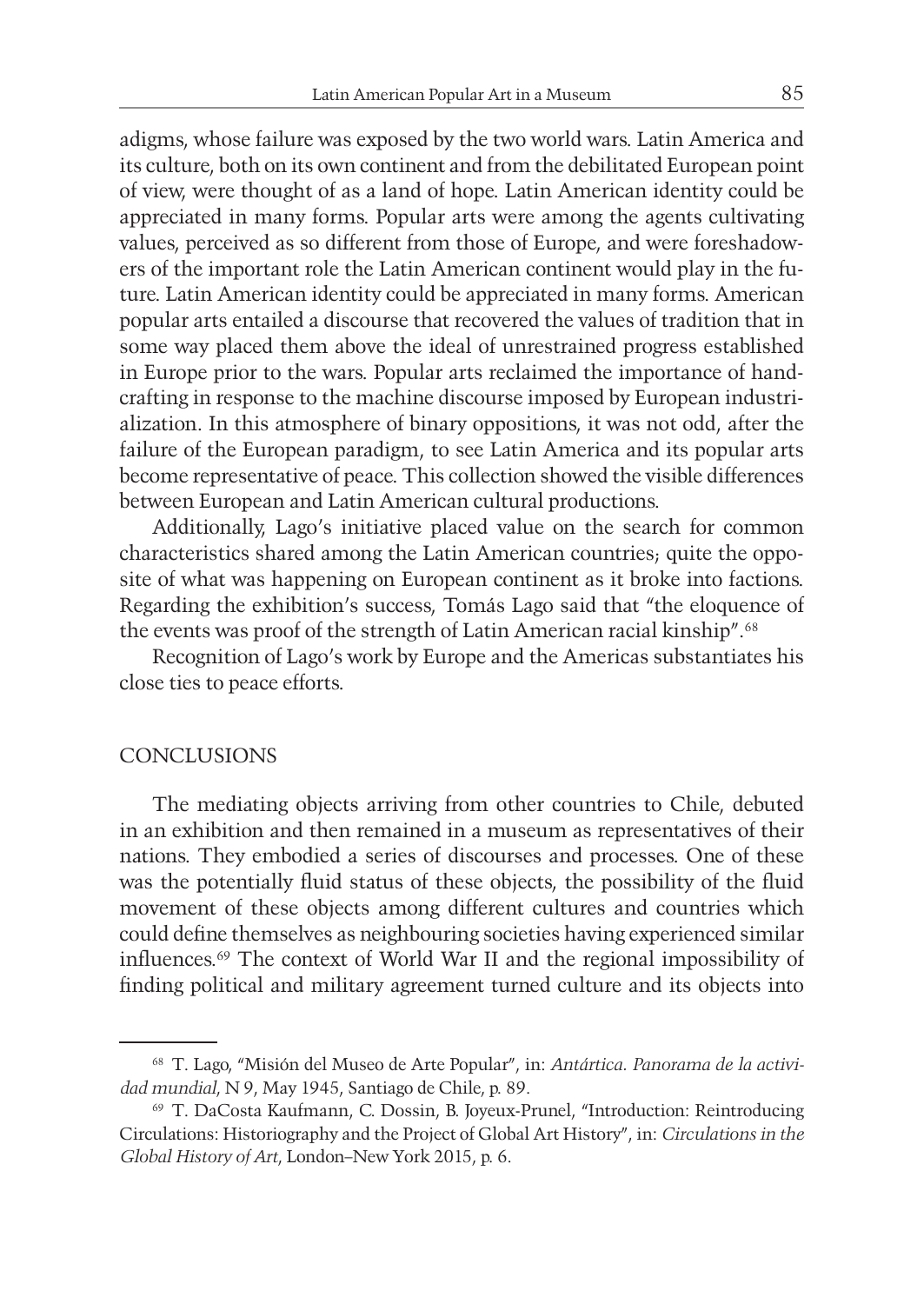a favourable space for communication, a space to show rather than tell.<sup>70</sup> In this sense, the objects in their trajectory fostered ideas and values, the idea of a shared identity and a value for peace. In creating a shared and articulated feeling with regards to culture in the broader sense, transcendence of tense international conflicts was believed possible. This, along with other processes that offered contextual value to popular art, glorified the objects and made them worthy of entrance into the museum. Each exhibition piece was a Latin American object in daily use, while it was also representative of what it meant to "be Latin American". Precisely because traditional culture and functional cultures nourished this exhibition with artefacts and utensils *in use*, a political declaration of the commonalities of the continent was not necessary. Its "essence" was found in each of the many diverse objects from the exhibition.

Not only did this feeling manage to lift the Latin American spirit, it also gave hope to the rest of the world. At the beginning of 1943, a time of war throughout the world, the reality of the Latin American continent was one of peace. In this way, Latin America created an exhibition and then a museum that sought to emphasize a shared identity by way of its objects.

The new valuation of the objects elevated them to be considered pieces of art. While Tomás Lago never doubted that they belonged to the realm of art, it must be remembered that the countries invited were asked to donate pieces that were in active use. Their inherent value lay therefore in their usefulness to the daily lives of the people and in their ability to represent the culture that had created them. But, subsequently, they were exhibited as popular art in an exhibition that valued them neither ethnographically nor historically, but strictly artistically. This new possibility for popular art should not be understood as a mere deconstruction of the binary distinctions between high culture and popular culture, but rather, as Ticio Escobar proposes, as differences evolving from specific historic processes that transpired.<sup>71</sup>

#### BIBLIOGRAPHY

- Acuña C., *Origen y devenir del Museo de Arte Popular Tomás Lago*; pdf available online: <http://www.mapa.uchile.cl/proyectos/index.php> [accessed: May 16, 2018]
- Alarcón N., Domínguez Marchant J. and González I., "Arte Popular y Artesanías. Artes Manuales en General. Arte Aplicado y Primitivo. Definiciones nacionales de estos conceptos", in: *Arte Popular Chileno. Definiciones, problemas, realidad ac-*

<sup>70</sup> C. Cox, *Making Art Panamerican. Cultural Policy and the Cold War*, Minneapolis 2013, p. XVI.

<sup>71</sup> Escobar, *El mito del arte…,* p. 16.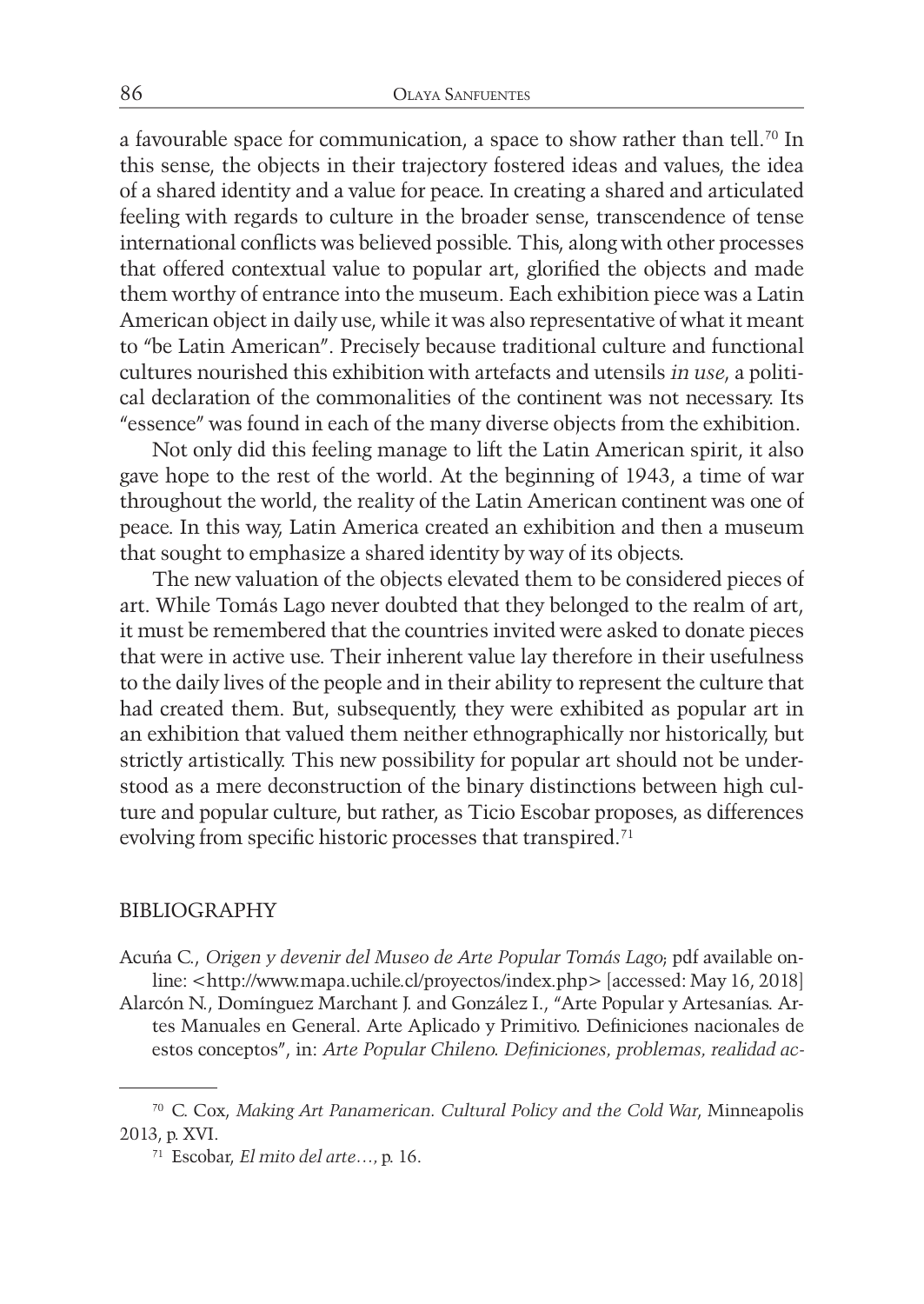*tual*. Mesa redonda de los especialistas chilenos convocada por la XIX Escuela de Invierno de la Universidad de Chile, con la colaboración de la UNESCO, Santiago 1959

- Alpers S., "The Museum as a Way of Seeing", in: *The Poetics and Politics of Museum Displays*, eds. I. Karp and S.D., Lavine, Washington–London 1991
- Canal Feijoo B., "Argentina", in: *Catálogo Exposición Artes Americanas. Realizada con motivo del Primer Centenario de la Universidad de Chile,* Santiago de Chile 1943*,* pp. 15–16
- *Comisión Chilena de Cooperación Intelectual. Veintidos años de labor. 1930–1952*  (Chilean Committee on Intellectual Cooperation, Twenty-two years of work. 1930–1952) Santiago 1953
- Cox C., *Making Art Panamerican. Cultural Policy and the Cold War*, Minneapolis 2013
- Da Costa Kaufmann T., Dossin C., Joyeux-Prunel B., "Introduction: Reintroducing Circulations: Historiography and the Project of Global Art History", in: *Circulations in the Global History of Art*, London–New York 2015
- Dant T., *Material culture in the social world: values, activities, lifestyles*, Buckingham 1999
- Escobar T., *El mito del arte y el mito del pueblo. Cuestiones sobre arte popular*, Santiago de Chile 2008
- Escobar T., "Los desafíos del museo. El caso del Museo del Barro", in: *El museo en escena. Política y cultura en América Latina*, ed. A. Castilla, Buenos Aires 2010
- Ferrer Orts A., A. Madrid Letelier, "Las grandes líneas maestras de la historiografía artística chilena (1928–1965)", *Saitabi. Revista de la Facultat de Geografía i Historia* 2016, 66
- Gell A., "Vogel´s Net: Traps as Artworks and Artworks as art", *Journal of Material Culture* 1996, 1(15)
- Gerchunoff A., "El arte popular en Chile", *Revista de Arte*, Año III, N 18. (1938) Publicación bimestral de divulgación de la Facultad de Bellas Artes de la Universidad de Chile
- Gombrich E.H., *La preferencia por lo primitivo. Episodios de la historia del gusto y el arte de Occidente*, Barcelona 2003
- González de Oleaga M., E. Bohoslavsky, M. di Liscia, "Entre el desafío y el signo. Identidad y diferencia en el Museo de América de Madrid", *Alteridades* 2011, 21(41), p. 1
- Guy S., *Hacia la solidaridad americana*, Madrid 1924
- Hernández J., "Prefacio", in: *Catálogo Exposición Artes Americanas. Realizada con motivo del Primer Centenario de la Universidad de Chile*, Santiago de Chile 1943
- Hernández J., *La extensión Universitaria, Informe de las Escuelas de Temporada 1935–1939*, Santiago1938, available online: <http://www.revistas.uchile.cl/index. php/ANUC/article/viewFile/25429/28676> [accessed: May 17, 2018]
- Karp I., Lavine S.D., "Introduction: Museums and Multiculturalism", in: *The Poetics and Politics of Museum Displays*, eds. I. Karp and S.D., Lavine, Washington–London 1991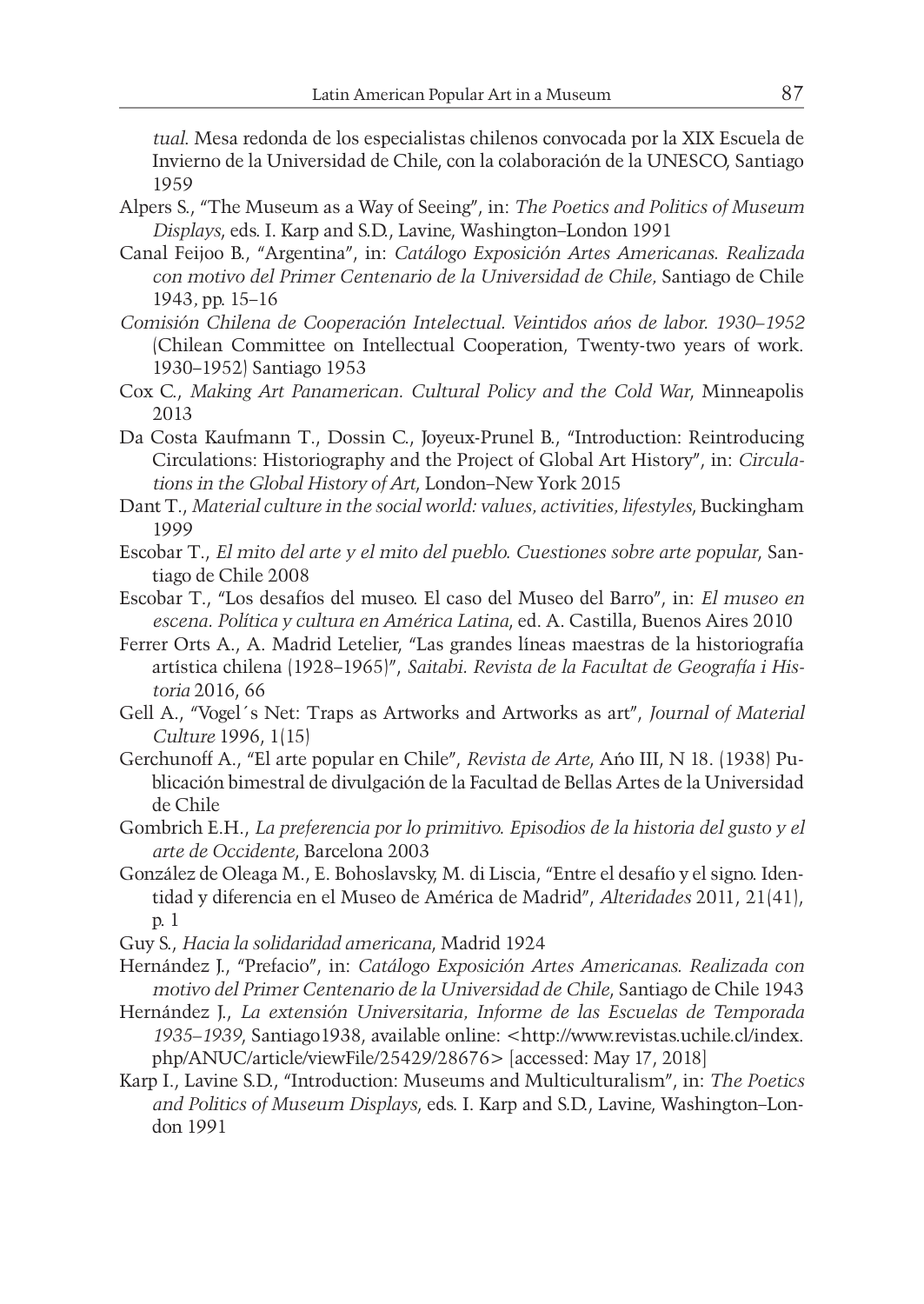- Labarca A., "Prefacio", in: *Catálogo Exposición Artes Americanas. Realizada con motivo del Primer Centenario de la Universidad de Chile*, Santiago de Chile 1943
- Lago T., "Las Artes Populares en Chile", in: *Catálogo Exposición Artes Americanas. Realizada con motivo del Primer Centenario de la Universidad de Chile*, Santiago de Chile 1943

Lago T., *Arte Popular Chileno*, Santiago 1971

- Lopes M., "Compartir espacios, colgar ballenas y apoyar a las universidades", in: *El museo en escena. Política y cultura en América Latina*, ed. A. Castilla, Buenos Aires 2010
- Martí J., *Nuestra América*, Barcelona 2006
- Oyarzún L., *Prólogo. Arte Popular Chileno. Definiciones, problemas, realidad actual*. Mesa redonda de los especialistas chilenos convocada por la XIX Escuela de Invierno de la Universidad de Chile, con la colaboración de la UNESCO, Santiago 1959
- Rinesi E., "El museo como ideología y como posibilidad", in: *Museos. Arte e Identidad. Artesanías en la idea de nación*, compiled by E. Rinesi, Buenos Aires 2011
- Sánchez Narváez E., "Bolivia", in: *Catálogo Exposición Artes Americanas. Realizada con motivo del Primer Centenario de la Universidad de Chile*, Santiago de Chile 1943
- Subercaseaux B., *Historia de las Ideas y de la Cultura en Chile Volumen III*, Santiago 2011, p. 100

Olaya Sanfuentes

History Department Pontificia Universidad Católica de Chile, Santiago

#### LATIN AMERICAN POPULAR ART IN A MUSEUM: HOW THINGS BECOME ART

#### Summary

In 1943 when Universidad de Chile celebrated its centennial all Latin American nations were invited to participate in the commemorative events. One of the most interesting was the Exhibition of American Popular Art at the *Museo Nacional de Bellas Artes* (National Museum of Fine Arts) which brought together the objects from participating countries. The Universidad de Chile´s invitation asked countries to send functional objects that were part of the people´s daily lives. The exhibition was very successful, critically acclaimed, and highly attended. But above all, it planted the seed for what was to become the *Museo de Artes Populares Americanas* (American Popular Art Museum) functioning to this day.

In this essay I would like to highlight a series of contexts, actors and institutions behind the phenomena: specific incarnations of Pan Americanism during the Second World War; the Latin American perspective in general and in particular, the Chilean perspective of the university´s role in society; the new value of Latin American arts since the 20<sup>th</sup> century. These contexts and events are useful to shed light on the "social